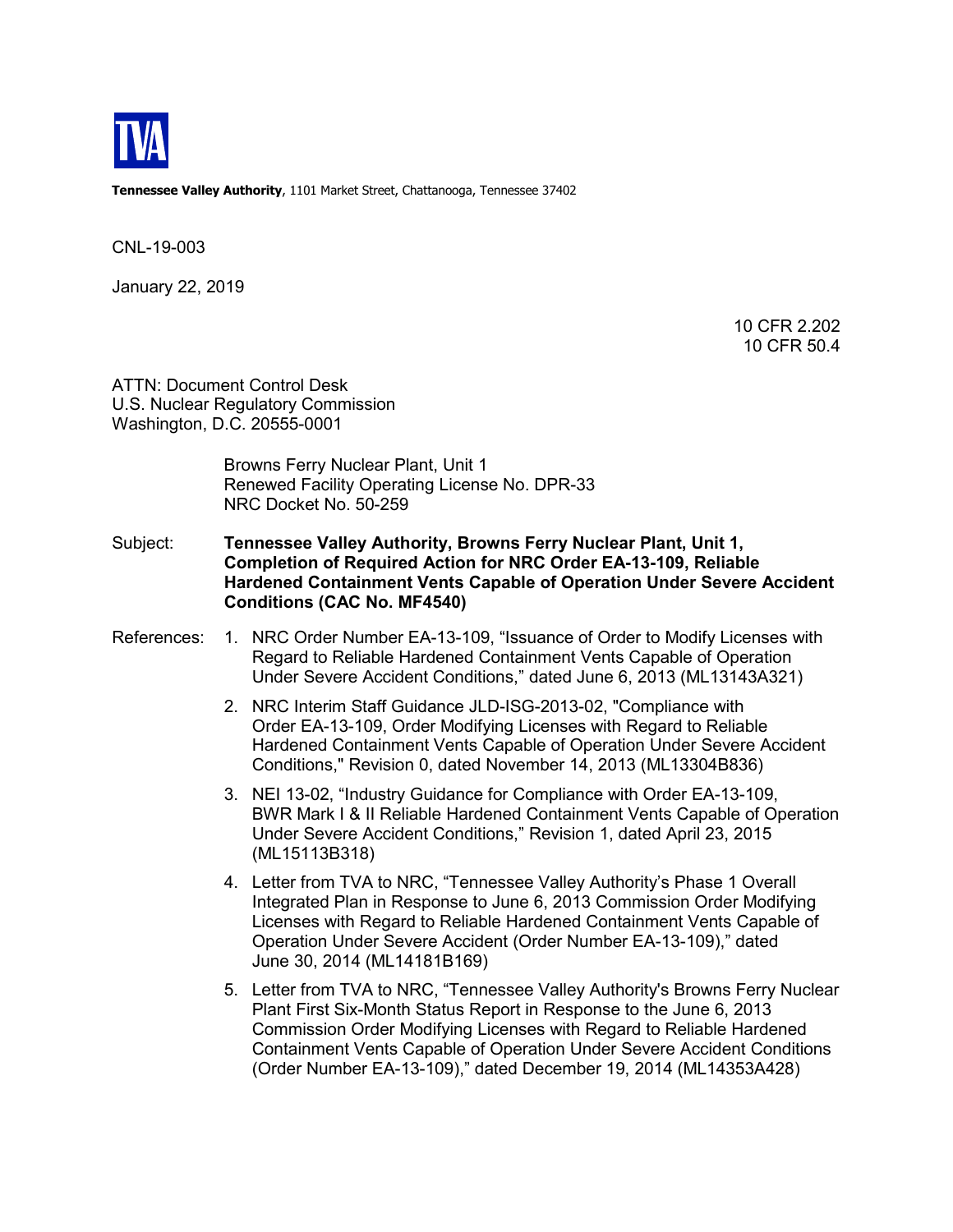U.S. Nuclear Regulatory Commission CNL-19-003 Page 2 January 22, 2019

- 6. Letter from NRC to TVA, "Browns Ferry Nuclear Plant, Units 1, 2, and 3 Interim Staff Evaluation Relating to Overall Integrated Plan in Response to Phase 1 of Order EA-13-109 (Severe Accident Capable Hardened Vents) (TAC Nos. MF4540, MF4541 and MF4542)," dated February 11, 2015 (ML14356A362)
- 7. NRC Interim Staff Guidance JLD-ISG-2015-01, "Compliance with Phase 2 of Order EA-13-109, Order Modifying Licenses with Regard to Reliable Hardened Containment Vents Capable of Operation under Severe Accident Conditions," Revision 0, dated April 29, 2015 (ML15104A118)
- 8. Letter from TVA to NRC, "Tennessee Valley Authority's Browns Ferry Nuclear Plant Second Six-Month Status Report in Response to the June 6, 2013 Commission Order Modifying Licenses with Regard to Reliable Hardened Containment Vents Capable of Operation Under Severe Accident Conditions (Order Number EA-13-109)," dated June 29, 2015 (ML15181A338)
- 9. Letter from TVA to NRC, "Tennessee Valley Authority's Browns Ferry Nuclear Plant Third Six-Month Status Report and Phase 1 and Phase 2 Overall Integrated Plan in Response to the June 6, 2013 Commission Order Modifying Licenses with Regard to Reliable Hardened Containment Vents Capable of Operation Under Severe Accident Conditions (Order Number EA-13-109)," dated December 29, 2015 (ML15365A554)
- 10. Letter from TVA to NRC, "Tennessee Valley Authority's Browns Ferry Nuclear Plant Fourth Six-Month Status Report in Response to the June 6, 2013 Commission Order Modifying Licenses with Regard to Reliable Hardened Containment Vents Capable of Operation Under Severe Accident Conditions (Order Number EA-13-109)," dated June 30, 2016 (ML16182A517)
- 11. Letter from TVA to NRC, "Tennessee Valley Authority Browns Ferry Nuclear Plant's Fifth Six-Month Status Report in Response to the June 6, 2013 Commission Order Modifying Licenses with Regard to Reliable Hardened Containment Vents Capable of Operation Under Severe Accident Conditions (Order Number EA-13-109)," dated December 22, 2016 (ML16357A577)
- 12. Letter from TVA to NRC, "Tennessee Valley Authority Browns Ferry Nuclear Plant's Sixth Six-Month Status Report in Response to the June 6, 2013 Commission Order Modifying Licenses with Regard to Reliable Hardened Containment Vents Capable of Operation Under Severe Accident Conditions (Order Number EA-13-109)," dated June 30, 2017 (ML17181A333)
- 13. Letter from TVA to NRC, "Tennessee Valley Authority Browns Ferry Nuclear Plant's Seventh Sixth-Month Status Report in Response to the June 6, 2013 Commission Order Modifying Licenses with Regard to Reliable Hardened Containment Vents Capable of Operation Under Severe Accident Conditions (Order Number EA-13-109)," dated December 20, 2017 (ML17354A250)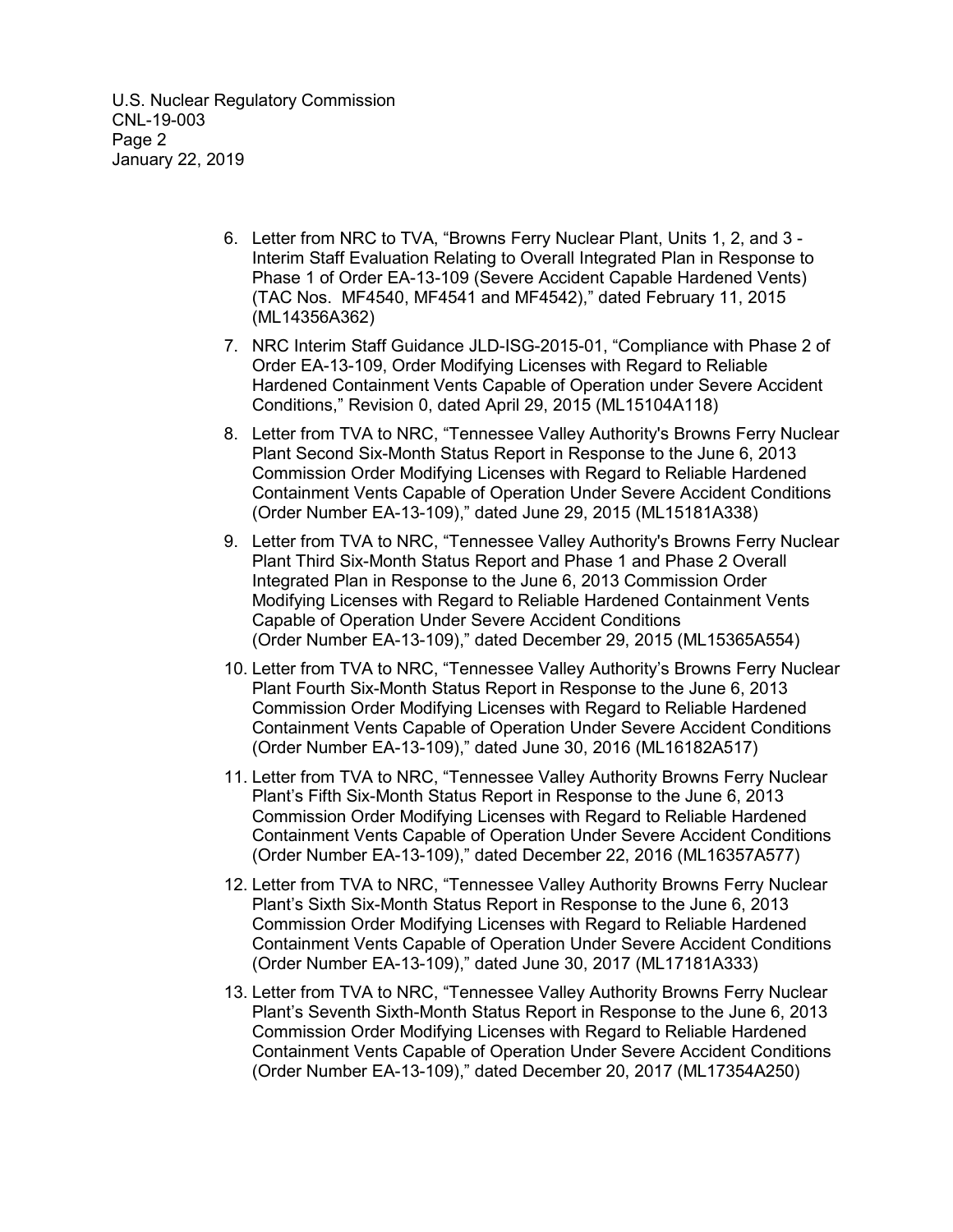U.S. Nuclear Regulatory Commission CNL-19-003 Page 3 January 22, 2019

- 14. Letter from TVA to NRC, "Tennessee Valley Authority Browns Ferry Nuclear Plant's Eighth Six-Month Status Report in Response to the June 6, 2013 Commission Order Modifying Licenses with Regard to Reliable Hardened Containment Vents Capable of Operation Under Severe Accident Conditions (Order Number EA-13-109)," dated June 27, 1018 (ML18179A139)
- 15. Letter from TVA to NRC, "Tennessee Valley Authority Browns Ferry Nuclear Plant's Ninth Six-Month Status Report in Response to the June 6, 2013 Commission Order Modifying Licenses with Regard to Reliable Hardened Containment Vents Capable of Operation Under Severe Accident Conditions (Order Number EA-13-109)," dated December 27, 2018 (ML18361A801)
- 16. Letter from NRC to TVA, "Browns Ferry Nuclear Plant, Units 1, 2, and 3 Interim Staff Evaluation Relating to Overall Integrated Plan in Response to Phase 2 of Order EA-13-109 (Severe Accident Capable Hardened Vents) (CAC Nos. MF4540, MF4541, and MF4542)," dated September 6, 2016 (ML16244A762)

On June 6, 2013, the Nuclear Regulatory Commission (NRC) issued an Order (Reference 1) to Tennessee Valley Authority (TVA). Reference 1 was immediately effective and directed TVA to install a reliable hardened venting capability for instances of pre-core damage and under severe accident conditions, including those involving a breach of the reactor vessel by molten core debris. Specific requirements are outlined in Attachment 2 of Reference 1.

Reference 1 required submission of a Phase 1 and Phase 2 Overall Integrated Plan (OIP) pursuant to Section IV, Condition D for Browns Ferry Nuclear Plant (BFN), Units 1, 2, and 3. References 2 and 7 endorsed industry guidance document Nuclear Energy Institute (NEI) 13-02, Revision 1 (Reference 3) with clarifications and exceptions identified in References 2 and 7. Reference 3 provides direction regarding the content of the Phase 1 and Phase 2 OIPs and includes guidance for combining the OIPs.

Reference 4 provided TVA's Phase 1 OIP, and Reference 9 provided TVA's combined Phase 1 and Phase 2 OIP. The NRC issued its Interim Staff Evaluation relating to the BFN Phase 1 OIP on February 11, 2015 (Reference 6). The NRC issued its Interim Staff Evaluation relating to Phase 2 OIP on September 6, 2016 (Reference 16).

Reference 1 also requires submission of status reports at six-month intervals following submittal of the OIP. Reference 3 provides direction regarding the content of the status reports. TVA submitted the first six-month status report on December 19, 2014 (Reference 5), and has provided subsequent six-month status reports in References 8 through 15.

The purpose of this letter is to provide the notification required by Item IV.D.4 of Order EA-13-109 that full compliance (Phase 1 and Phase 2) with the requirements described in Attachment 2 of the Order has been achieved for Browns Ferry Nuclear Plant, Unit 1.

There are no new regulatory commitments resulting from this submittal. If you have any question regarding this submittal, please contact Mike Oliver at (256) 729-7874.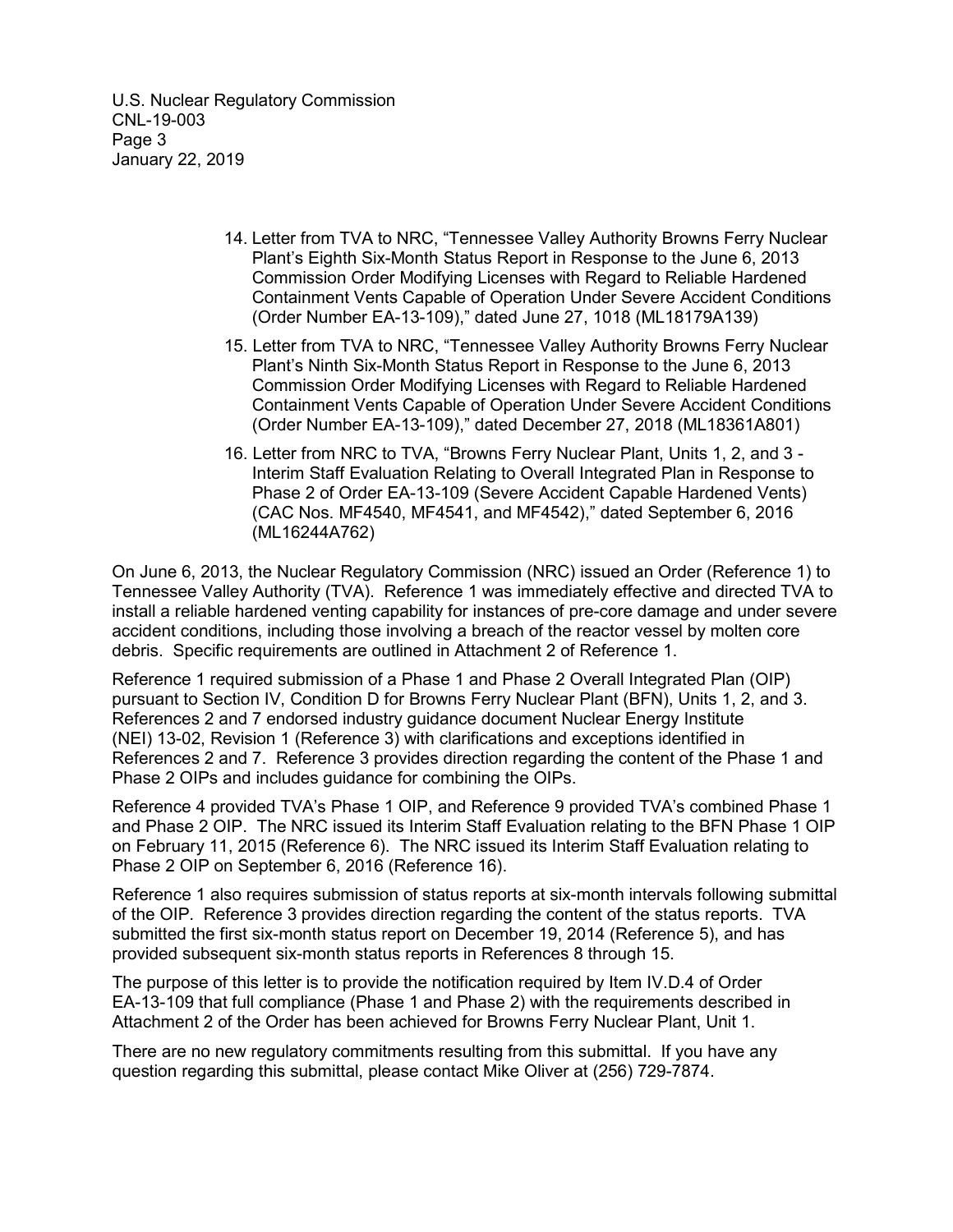U.S. Nuclear Regulatory Commission CNL-19-003 Page 4 January 22, 2019

I declare under penalty of perjury that the foregoing is true and correct. Executed on the 22nd day of January 2019.

Respectfully,

nit

E. K. Henderson Director, Nuclear Regulatory Affairs

Enclosure: Tennessee Valley Authority, Browns Ferry Nuclear Plant, Unit 1, Completion of Required Action for NRC Order EA-13-109, Reliable Hardened Containment Vents Capable of Operation Under Severe Accident Conditions

cc (w/Enclosure):

NRR Director - NRC Headquarters NRO Director - NRC Headquarters NRC Regional Administrator - Region II NRR Project Manager - Browns Ferry Nuclear Plant NRC Senior Resident Inspector - Browns Ferry Nuclear Plant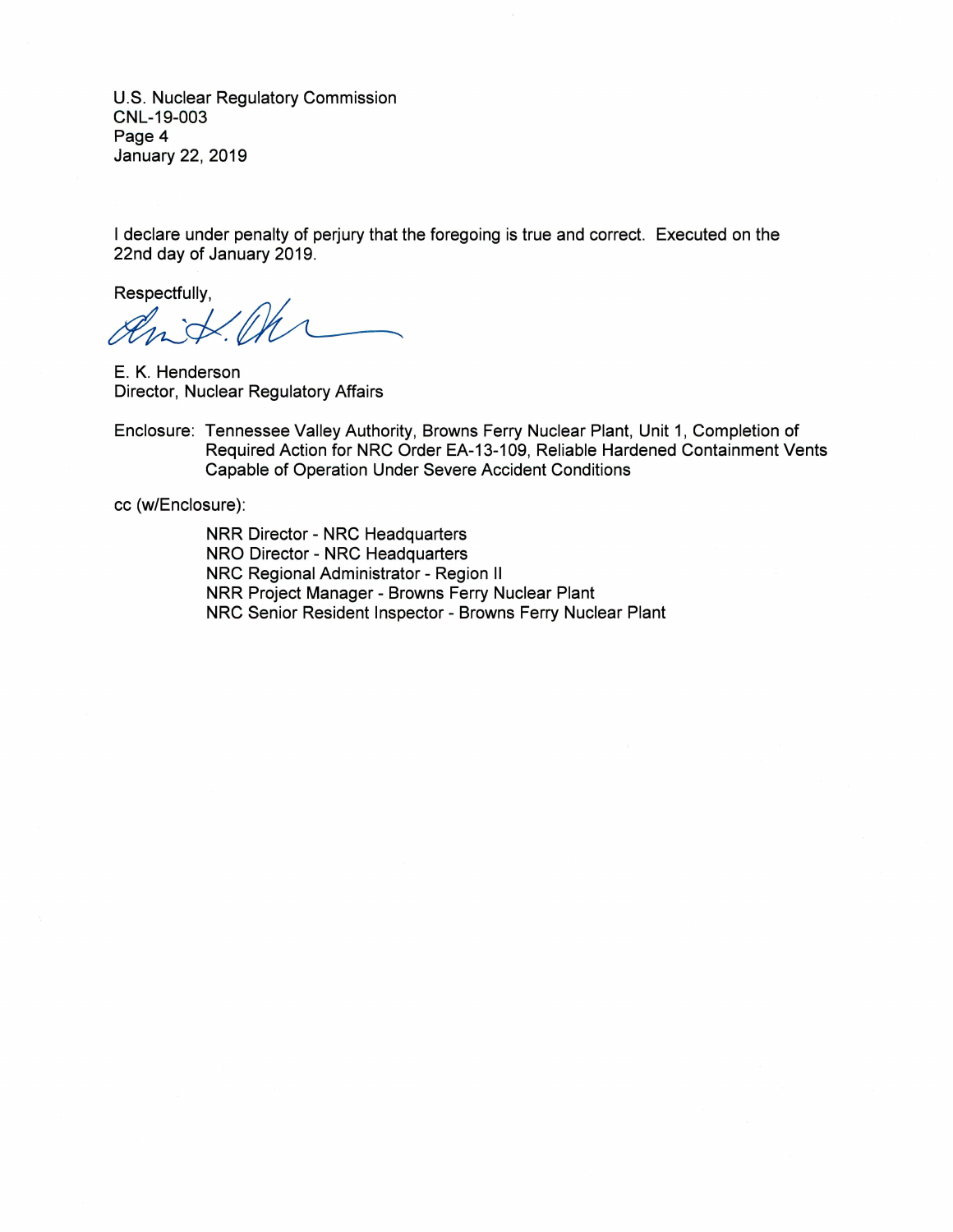## **ENCLOSURE**

### **Tennessee Valley Authority, Browns Ferry Nuclear Plant, Unit 1, Completion of Required Action for NRC Order EA-13-109, Reliable Hardened Containment Vents Capable of Operation Under Severe Accident Conditions**

## **BACKGROUND**

On June 6, 2013, the Nuclear Regulatory Commission (NRC) issued Order EA-13-109, Order Modifying Licenses with Regard to Requirements for Reliable Hardened Containment Vents (HCVS) Capable of Operation Under Severe Accident Conditions (Reference 1), to Tennessee Valley Authority (TVA). This Order was immediately effective and directs the Browns Ferry Nuclear Plant (BFN), Units 1, 2, and 3, to install a reliable hardened venting capability for pre-core damage and under severe accident conditions, including those involving a breach of the reactor vessel by molten core debris in response to Order EA-13-109. BFN developed an Overall Integrated Plan (OIP) (Phase 1 in Reference 2 and Phases 1 and 2 in Reference 5) to provide HCVS. The information provided herein, as well as the implementation of the OIP, documents full compliance for BFN, Unit 1, in response to the Order (Reference 1).

## **OPEN ITEM RESOLUTION**

The Phase 1 and 2 NRC Interim Staff Evaluation (ISE) Open Items (References 11 and 12, respectively) have been addressed and documented in the subsequent Order EA-13-109 six-month status reports (References 3-10, and 14). A list of the ISE open items and a summary of the closure action is listed below:

| <b>Browns Ferry Nuclear Plant, Unit 1</b><br><b>HCVS Phase 1 ISE Open Items</b> |                                                                                                                                                                                                                | <b>Response</b>                                                                                                                                                                                                                                                                                                                                                                                                                                                                                                                                                                                                                                      |
|---------------------------------------------------------------------------------|----------------------------------------------------------------------------------------------------------------------------------------------------------------------------------------------------------------|------------------------------------------------------------------------------------------------------------------------------------------------------------------------------------------------------------------------------------------------------------------------------------------------------------------------------------------------------------------------------------------------------------------------------------------------------------------------------------------------------------------------------------------------------------------------------------------------------------------------------------------------------|
| 1                                                                               | Make available for NRC staff<br>audit an evaluation of<br>temperature and radiological<br>conditions to ensure that<br>operating personnel can safely<br>access and operate controls<br>and support equipment. | An evaluation of temperature and radiological conditions<br>was performed to ensure that Operating personnel can<br>safely access and operate controls at the Remote<br>Operating Station located in the Diesel Buildings and in<br>the Reactor Building. This evaluation is documented in<br>Unit 1 DCN 71389 Design Change Technical Evaluation.<br>MDQ0000642015000351, HCVS Operator (Mission) Dose<br>Calculation, and MDQ0009992014000291, Temperature<br>Response of the Reactor Building Following an Extended<br>Loss of AC Power, were used to validate the evaluation.<br>This ISE Open Item was closed as documented in<br>Reference 13. |
| $\overline{2}$                                                                  | Make available for NRC audit<br>documentation that procedure<br>1/2/3-EOI Appendix-13 has<br>been revised to include venting<br>for loss of DC power.                                                          | For Unit 1, 1-EOI Appendix-13 Revision 3 was revised to<br>include venting for loss of DC power.<br>This ISE Open Item was closed as documented in<br>Reference 13.                                                                                                                                                                                                                                                                                                                                                                                                                                                                                  |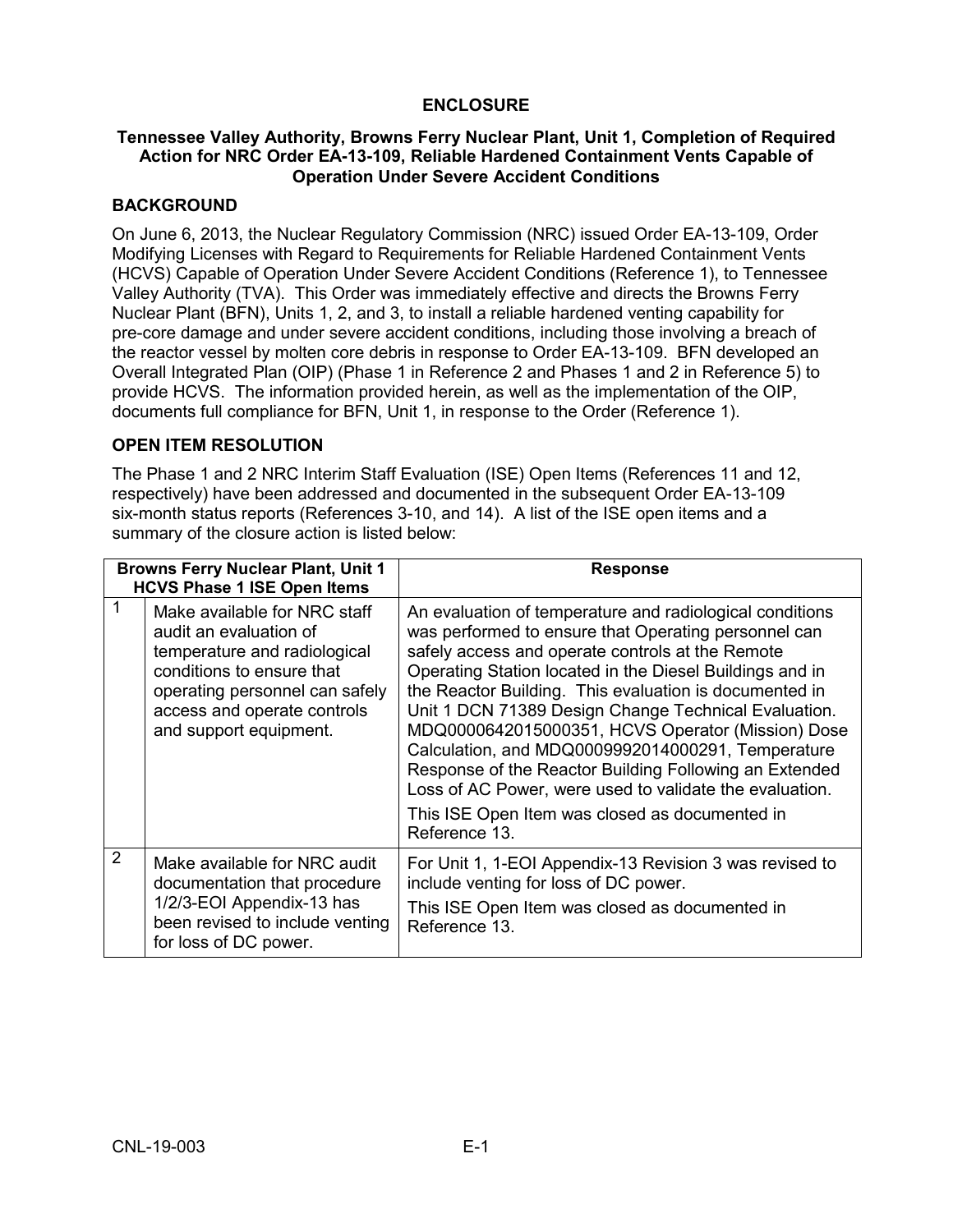|                | <b>Browns Ferry Nuclear Plant, Unit 1</b><br><b>HCVS Phase 1 ISE Open Items</b>                                                                                                                                                                                                                                                                                                                                                                                                                                                                                        | <b>Response</b>                                                                                                                                                                                                                                                                                                                                                                                                                                                                                                                                                                                                                                                                                 |  |
|----------------|------------------------------------------------------------------------------------------------------------------------------------------------------------------------------------------------------------------------------------------------------------------------------------------------------------------------------------------------------------------------------------------------------------------------------------------------------------------------------------------------------------------------------------------------------------------------|-------------------------------------------------------------------------------------------------------------------------------------------------------------------------------------------------------------------------------------------------------------------------------------------------------------------------------------------------------------------------------------------------------------------------------------------------------------------------------------------------------------------------------------------------------------------------------------------------------------------------------------------------------------------------------------------------|--|
| $\overline{3}$ | Make available for NRC staff<br>audit documentation<br>demonstrating that all load<br>sheds will be accomplished<br>within one hour of event<br>initiation and will occur in an<br>area not impacted by a<br>possible radiological event.                                                                                                                                                                                                                                                                                                                              | Calculation EDQ0009992013000202, 250V DC Unit<br>Batteries, 1, 2, & 3 Evaluation for the Beyond Design<br>Basis External Event (BDBEE) Extended Loss of AC<br>Power (ELAP), has been issued to determine load<br>shedding impact on the unit batteries. The performance of<br>the load shed is directed by 0-FSI-1, FLEX Support<br>Instruction, and performed in accordance with 0-FSI-3F,<br>Load Shed of 250V Main Bank Battery 1, 2, 3. The load<br>shed is performed in the Control Bay and Electrical Board<br>rooms only and will not require entry into areas that are<br>impacted by a possible radiological event.<br>This ISE Open Item was closed as documented in<br>Reference 13. |  |
| 4              | Make available for NRC staff<br>audit documentation that<br>demonstrates that operating<br>units that have not<br>implemented the order will be<br>able to vent through the<br>existing vent system<br>unaffected by the<br>implementation of HCVS on<br>other units.                                                                                                                                                                                                                                                                                                  | A conceptual meeting was held in November 2014, and a<br>staging plan was used to separate the existing Hardened<br>Wetwell Vent (HWWV) from the HCVS. The HCVS has<br>been implemented on all BFN Units.<br>This ISE Open Item was closed as documented in<br>Reference 13.                                                                                                                                                                                                                                                                                                                                                                                                                    |  |
| 5              | Make available for NRC staff<br>audit analyses demonstrating<br>that HCVS has the capacity to<br>vent the steam/energy<br>equivalent of one percent of<br>licensed/rated thermal power<br>(unless a lower value is<br>justified), and that the<br>suppression pool and the<br>HCVS together are able to<br>absorb and reject decay heat,<br>such that following a reactor<br>shutdown from full power<br>containment pressure is<br>restored and then maintained<br>below the primary containment<br>design pressure and the<br>primary containment pressure<br>limit. | The existing wetwell vent and the HCVS have been<br>designed for 1 percent of rated thermal power at Extended<br>Power Uprate (3952 MWt) conditions. This analysis is<br>available and documented in Calculation<br>NDQ0000642015000341, HCVS MAAP Analysis.<br>This ISE Open Item was closed as documented in<br>Reference 13.                                                                                                                                                                                                                                                                                                                                                                 |  |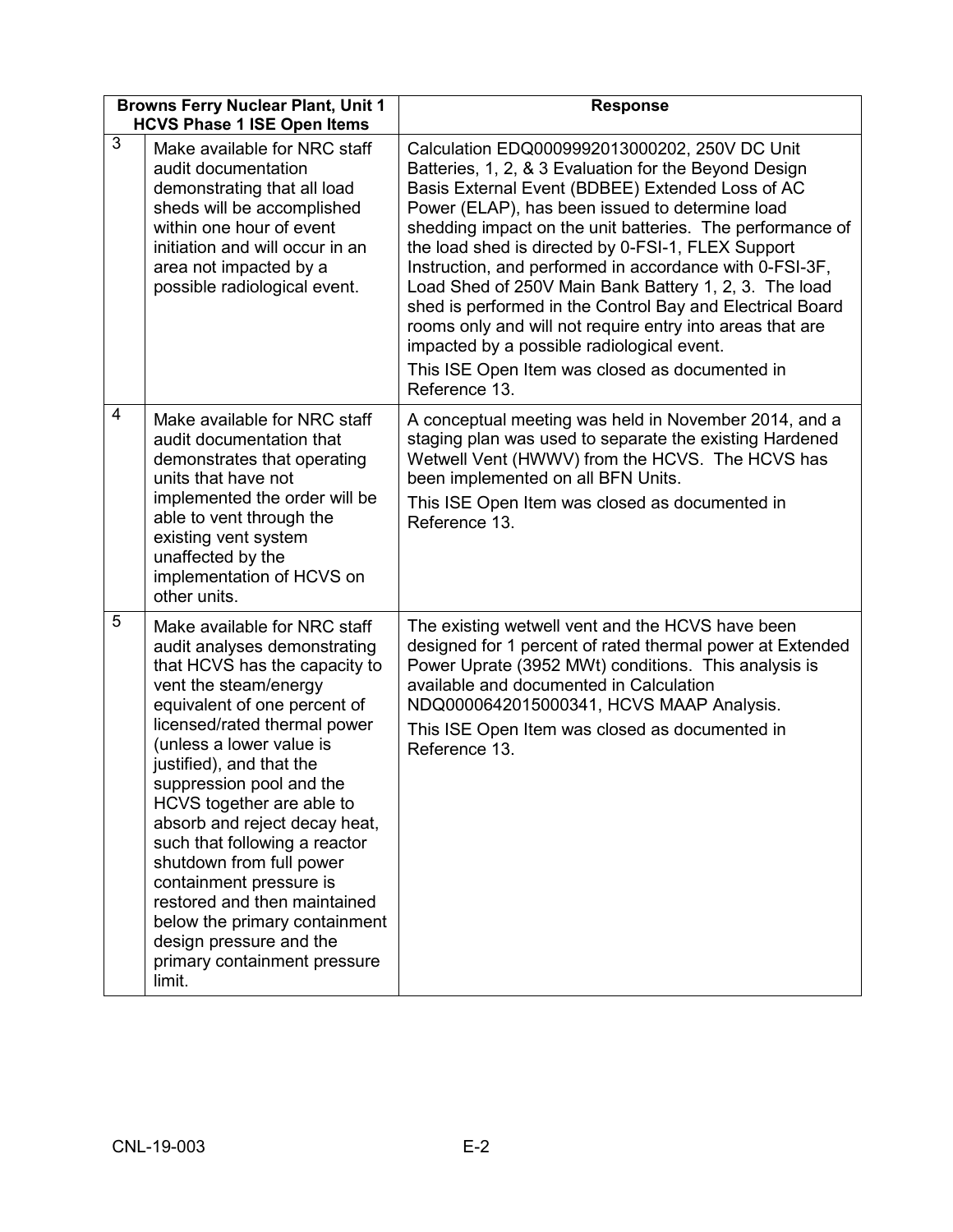| <b>Browns Ferry Nuclear Plant, Unit 1</b> |                                                                                                                                                                                                                                 | <b>Response</b>                                                                                                                                                                                                                                                                                                                                                                                                                                                                                                                                                                                                                                                                                                                                                                                                                                                                                                                                                                                                                                                                                                                                                                                                                                                                                                                                                                                                    |  |
|-------------------------------------------|---------------------------------------------------------------------------------------------------------------------------------------------------------------------------------------------------------------------------------|--------------------------------------------------------------------------------------------------------------------------------------------------------------------------------------------------------------------------------------------------------------------------------------------------------------------------------------------------------------------------------------------------------------------------------------------------------------------------------------------------------------------------------------------------------------------------------------------------------------------------------------------------------------------------------------------------------------------------------------------------------------------------------------------------------------------------------------------------------------------------------------------------------------------------------------------------------------------------------------------------------------------------------------------------------------------------------------------------------------------------------------------------------------------------------------------------------------------------------------------------------------------------------------------------------------------------------------------------------------------------------------------------------------------|--|
|                                           | <b>HCVS Phase 1 ISE Open Items</b>                                                                                                                                                                                              |                                                                                                                                                                                                                                                                                                                                                                                                                                                                                                                                                                                                                                                                                                                                                                                                                                                                                                                                                                                                                                                                                                                                                                                                                                                                                                                                                                                                                    |  |
| 6                                         | Make available for NRC staff<br>audit documentation that<br>demonstrates adequate<br>communication between the<br>remote HCVS operation<br>locations and HCVS decision<br>makers during ELAP and<br>severe accident conditions. | A communication system has been implemented<br>(DCN 70852) that uses hand held radios for<br>communication between the main control room (MCR) and<br>the remote operating station. This Radio System consists<br>of a Ultra High Frequency (UHF)/Very High Frequency<br>(VHF) trunked system and an independent VHF channel<br>(F4). The In-plant Radio System is accessed by handheld<br>radios. The In-plant Radio System has normal and<br>emergency diesel generator backed power supply. The<br>radio system is powered from two Class 1E redundant<br>power sources, the 480V DG Auxiliary Boards A and B.<br>Primary power source will be from the 480V DG Auxiliary<br>Board A via a second 480-208V/120V<br>transformer/distribution center. In the event of loss of<br>primary power source, power to radio equipment will be<br>automatically transferred to backup source via transfer<br>switches located in each cabinet, with exception of cabinet<br>4, which receives power via cabinet 1 transfer switch.<br>Backup power source includes Uninterrupted Power<br>Supply (UPS) with battery capacity to supply four (4) UHF<br>channels for three hours. Therefore, in this configuration,<br>capacity is reduced from five simultaneous conversations<br>to three. The loads supplied via UPS can be alternatively<br>supplied from a portable generator via a transfer switch<br>$(0-FSI-4B).$ |  |
|                                           |                                                                                                                                                                                                                                 | UPS conservation can be accomplished by switching off<br>one of the two UPSs until such time the active UPS<br>reaches "low level." Then, the UPS previously switched<br>off can be returned to service extending the overall time<br>the radio system can remain operable without portable<br>generator power to approximately 6 hours.<br>BFN maintains a large number of handheld radios,<br>batteries, and charging units. The FLEX program does not<br>maintain dedicated handheld radios. These units, spare<br>batteries, and chargers will be gathered if not readily<br>available in the control rooms.<br>Handheld Radios can additionally be operated in "Radio-<br>to-Radio" mode enabling communications not affected by<br>shielding or distance.<br>This ISE Open Item was closed as documented in<br>Reference 13.                                                                                                                                                                                                                                                                                                                                                                                                                                                                                                                                                                                 |  |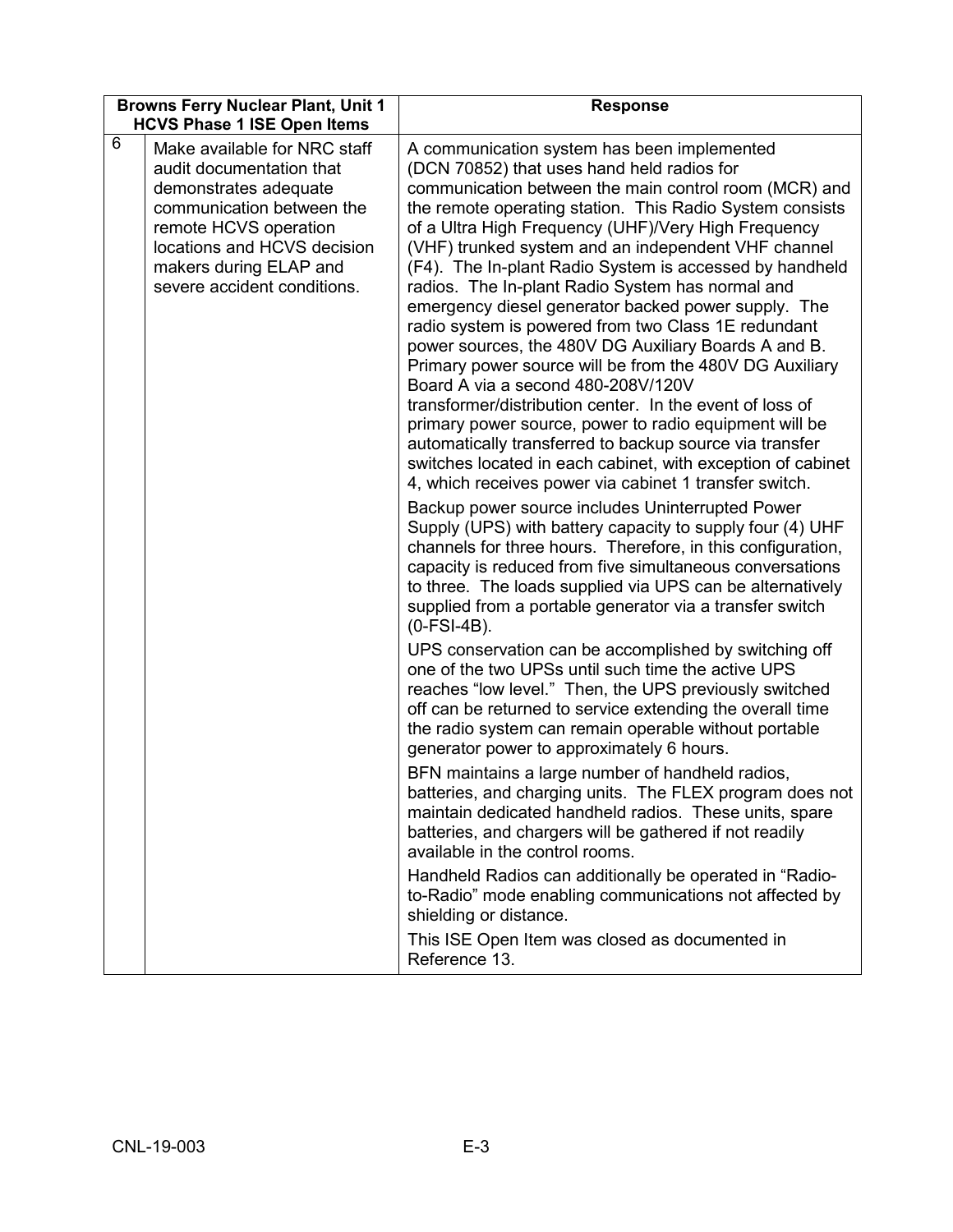|                | <b>Browns Ferry Nuclear Plant, Unit 1</b><br><b>HCVS Phase 1 ISE Open Items</b>                                                                                                                                                                                                                                                                                                                                                                                                           | <b>Response</b>                                                                                                                                                                                                                                                                                                                                                                                                                                                                                                       |
|----------------|-------------------------------------------------------------------------------------------------------------------------------------------------------------------------------------------------------------------------------------------------------------------------------------------------------------------------------------------------------------------------------------------------------------------------------------------------------------------------------------------|-----------------------------------------------------------------------------------------------------------------------------------------------------------------------------------------------------------------------------------------------------------------------------------------------------------------------------------------------------------------------------------------------------------------------------------------------------------------------------------------------------------------------|
| $\overline{7}$ | Make available for NRC staff<br>audit documentation of an<br>evaluation verifying the<br>existing containment isolation<br>valves, relied upon for the<br>HCVS, will open under the<br>maximum expected differential<br>pressure during BDBEE and<br>severe accident wetwell<br>venting.                                                                                                                                                                                                  | An evaluation was performed and concluded that the<br>containment isolation valves will open under the maximum<br>expected differential pressure and is documented in<br>Flowserve Report RAL-70181, Design Review Report of<br>Size 14 Class 150 Wafer Butterfly Valve with Pneumatic<br>Actuator, Revision 1.<br>This ISE Open Item was closed as documented in<br>Reference 13.                                                                                                                                    |
| 8              | Make available for NRC staff<br>audit documentation of a<br>seismic qualification evaluation<br>of HCVS components.                                                                                                                                                                                                                                                                                                                                                                       | Electrical and instrument and control components were<br>procured as seismically qualified or as Seismic Class I to<br>ensure their functionality following a seismic event.<br>Seismic qualification reports of HCVS components are<br>available for audit.<br>This ISE Open Item was closed as documented in<br>Reference 13.                                                                                                                                                                                       |
| 9              | Make available for NRC staff<br>audit descriptions of all<br>instrumentation and controls<br>(existing and planned)<br>necessary to implement this<br>order including qualification<br>methods.                                                                                                                                                                                                                                                                                           | Instrumentation and controls necessary to implement this<br>order including equipment description, location, and<br>qualifications are available for audit.<br>This ISE Open Item was closed as documented in<br>Reference 13.                                                                                                                                                                                                                                                                                        |
| 10             | Make available for NRC staff<br>audit the descriptions of local<br>conditions (temperature,<br>radiation and humidity)<br>anticipated during ELAP and<br>severe accident for the<br>components (valves,<br>instrumentation, sensors,<br>transmitters, indicators,<br>electronics, control devices,<br>and etc.) required for HCVS<br>venting including confirmation<br>that the components are<br>capable of performing their<br>functions during ELAP and<br>severe accident conditions. | Descriptions of local conditions (temperature, radiation<br>and humidity) anticipated during ELAP and severe<br>accident for the components (valves, instrumentation,<br>sensors, transmitters, indicators, electronics, control<br>devices, and etc.) required for HCVS venting including<br>confirmation that the components are capable of<br>performing their functions during ELAP and severe<br>accident conditions are available for audit.<br>This ISE Open Item was closed as documented in<br>Reference 13. |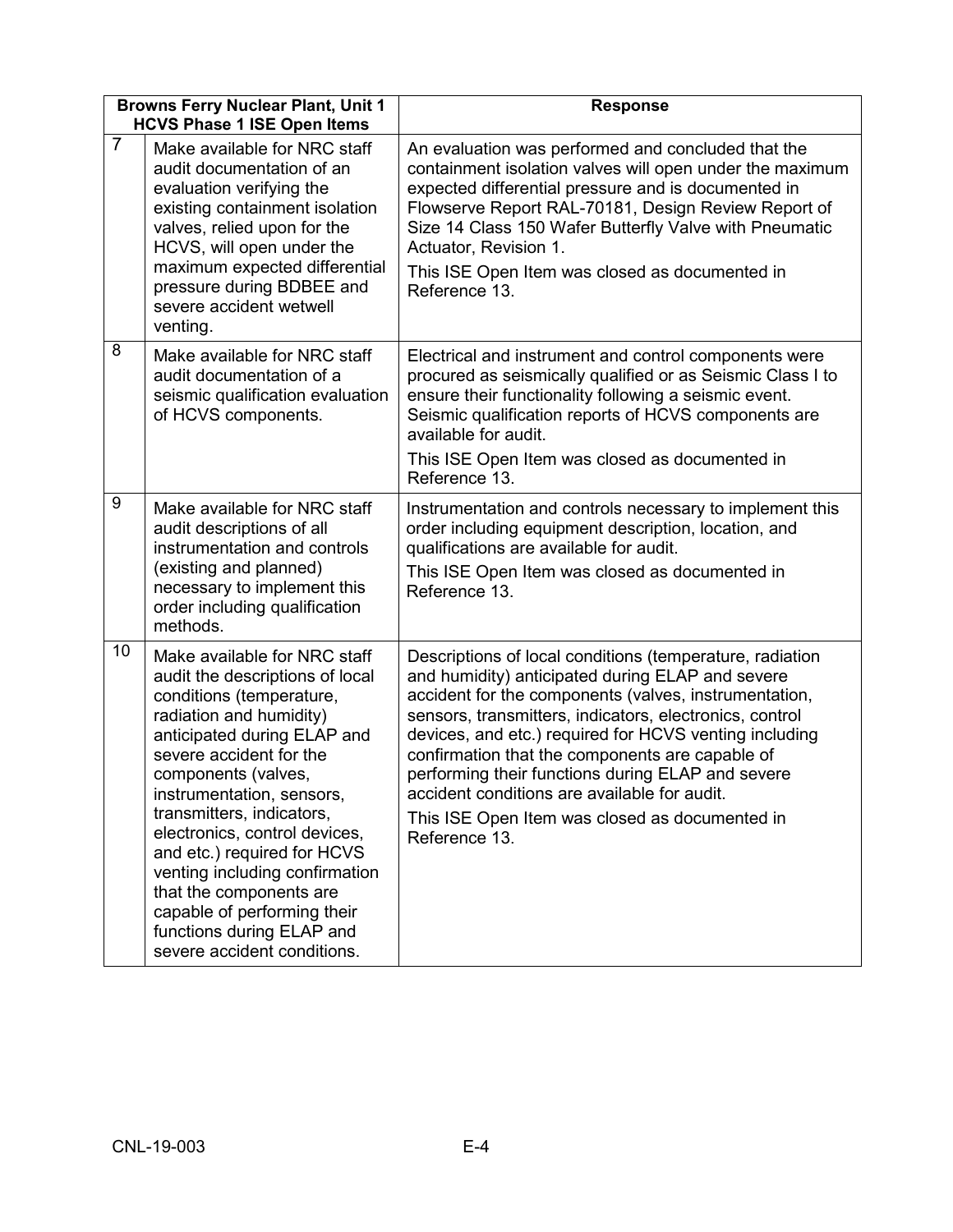| <b>Browns Ferry Nuclear Plant, Unit 1</b><br><b>HCVS Phase 1 ISE Open Items</b> |                                                                                                                                                                            | <b>Response</b>                                                                                                                                                                                                                                                                                                                                                                                                                                                                                                                                                                                                                                                                                                                                                                                                                                                                                                                          |  |
|---------------------------------------------------------------------------------|----------------------------------------------------------------------------------------------------------------------------------------------------------------------------|------------------------------------------------------------------------------------------------------------------------------------------------------------------------------------------------------------------------------------------------------------------------------------------------------------------------------------------------------------------------------------------------------------------------------------------------------------------------------------------------------------------------------------------------------------------------------------------------------------------------------------------------------------------------------------------------------------------------------------------------------------------------------------------------------------------------------------------------------------------------------------------------------------------------------------------|--|
| 11                                                                              | Make available for NRC staff<br>audit the final sizing evaluation<br>for HCVS batteries/battery<br>charger including incorporation<br>into FLEX DG loading<br>calculation. | HCVS batteries/battery charger final sizing evaluation was<br>performed and documented in the Design Change<br>Technical Evaluation of DCN 71389 for Unit 1. There is no<br>incorporation of the HCVS battery/battery charger required<br>into the FLEX DG loading calculation due to no plans or<br>requirements to recharge the HCVS battery after<br>depletion. The HCVS electrical loads will be aligned back<br>to their normal power supply which is the Unit Battery.<br>The recharging of the Unit Battery is incorporated into the<br>FLEX DG loading calculations. Calculation<br>EDQ0003602014000281 Revision 3, Electrical Evaluation<br>for Portable Power Supply for Unit Battery Chargers, and<br>calculation EDQ0003602015000325 Revision 1, Electrical<br>Evaluation for 4KV Spare FLEX Turbine Generators, were<br>used to validate the evaluation.<br>This ISE Open Item was closed as documented in<br>Reference 13. |  |
| 12                                                                              | Make available for NRC staff<br>audit documentation of the<br><b>HCVS nitrogen pneumatic</b><br>system design including sizing<br>and location.                            | The HCVS evaluation has been completed and<br>documented in DCN 71389 for Unit 1 and calculation<br>MDQ0000322015000347, HCVS Nitrogen System Sizing<br>Analysis. As documented in DCN 71389 Design Change<br>Technical Evaluation (Page 29 of 81), there are 9 Nitrogen<br>Cylinders required for Unit 1 for 7 days of Hardened Vent<br>operation. There are 5 Nitrogen Cylinders installed to<br>support Hardened Vent operation for Unit 1. 24 Nitrogen<br>Cylinders are required for Units 2 and 3 for 7 days<br>simultaneous operation. There are 5 Nitrogen Cylinders<br>installed to support Hardened Vent operation for Units 2<br>and 3. There are 6 Nitrogen Cylinder carts with 6 Nitrogen<br>Cylinders on each cart available in the FLEX Storage<br>building with no other committed use of them.<br>This ISE Open Item was closed as documented in<br>Reference 13.                                                        |  |
| 13                                                                              | Make available for NRC staff<br>audit the seismic and tornado<br>missile final design criteria for<br>the HCVS stack.                                                      | Tornado and seismic missile criteria are located in the<br>Primary Containment System (64A) Design Criteria<br>Document (DCD). As part of DCN 71389 for Unit 1, a<br>markup reflecting these changes was generated and the<br>DCD was revised.<br>This ISE Open Item was closed as documented in<br>Reference 13.                                                                                                                                                                                                                                                                                                                                                                                                                                                                                                                                                                                                                        |  |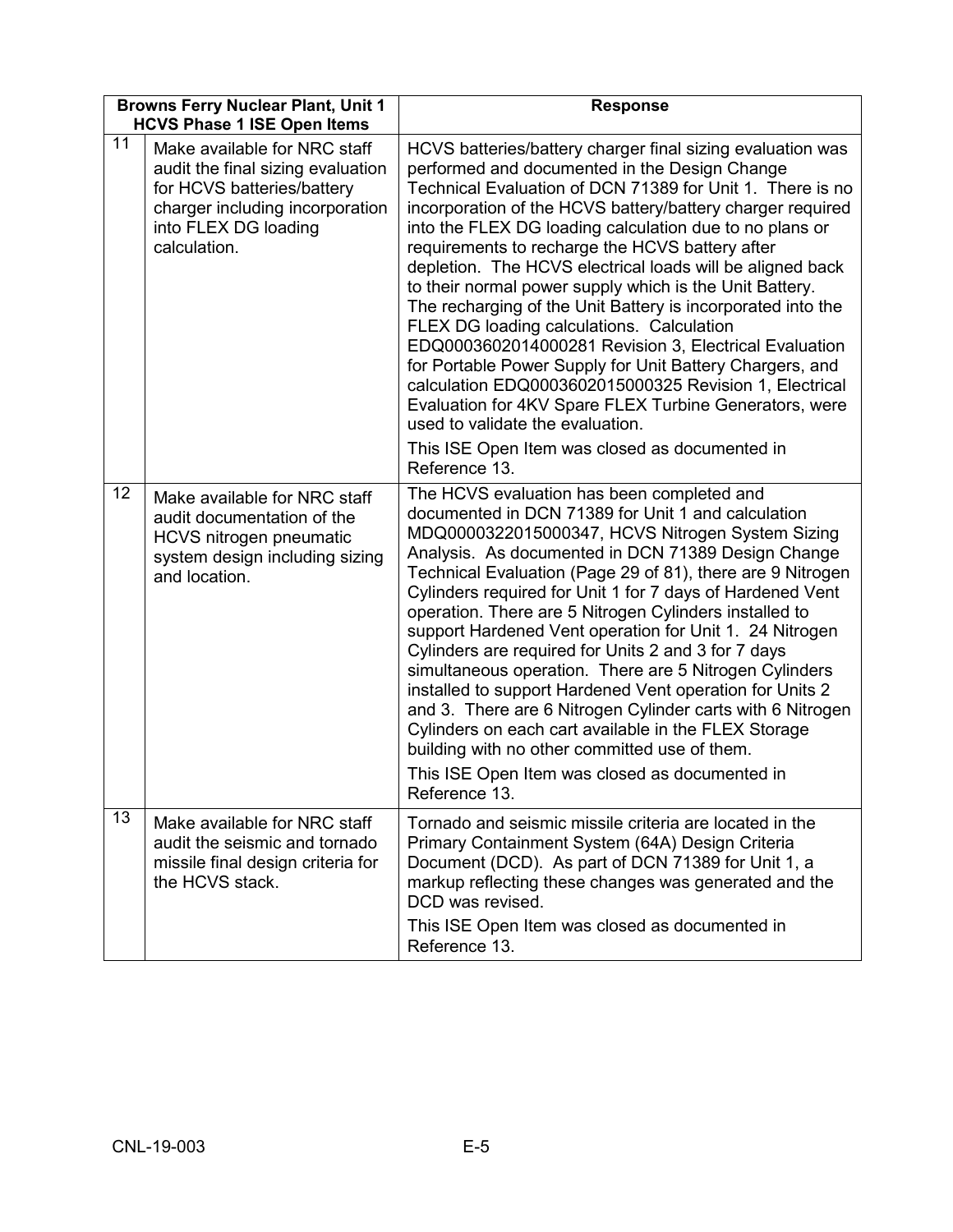| <b>Browns Ferry Nuclear Plant, Unit 1</b><br><b>HCVS Phase 1 ISE Open Items</b> |                                                                                                                                                                                              | <b>Response</b>                                                                                                                                                                                                                                                                                                                                                                                                                                                                                                                                                                                                                                                                                                                                                                                |
|---------------------------------------------------------------------------------|----------------------------------------------------------------------------------------------------------------------------------------------------------------------------------------------|------------------------------------------------------------------------------------------------------------------------------------------------------------------------------------------------------------------------------------------------------------------------------------------------------------------------------------------------------------------------------------------------------------------------------------------------------------------------------------------------------------------------------------------------------------------------------------------------------------------------------------------------------------------------------------------------------------------------------------------------------------------------------------------------|
| 14                                                                              | Provide a description of the<br>final design of the HCVS to<br>address hydrogen detonation<br>and deflagration.                                                                              | The final design of HCVS at BFN to address hydrogen<br>detonation and deflagration is the installation of a check<br>valve near the vent discharge release point. A description<br>of this design is contained in the Technical Evaluation for<br>DCN 71389 for Unit 1.<br>This ISE Open Item was closed as documented in<br>Reference 13.                                                                                                                                                                                                                                                                                                                                                                                                                                                     |
| 15                                                                              | Provide a description of the<br>strategies for hydrogen control<br>that minimizes the potential for<br>hydrogen gas migration and<br>ingress into the reactor<br>building or other buildings | The HCVS provides a direct vent path from the wetwell to<br>an exhaust point above the Reactor Building Roof in<br>accordance with NEI 13-02, Section 4.1.5. This is a leak<br>tight system with no boundary valves outside the primary<br>containment isolation valves (PCIVs) that would allow<br>hydrogen gas migration and ingress into the Reactor<br>Building or other buildings. Per NEI 13-02 Frequently<br>Asked Question FAQ-04, an effluent release velocity of<br>8000 feet per minute will assure that the effluent plume will<br>not be entrained into the roof recirculation zone of a given<br>building. A description of this design is contained in the<br>Technical Evaluation for DCN 71389 for Unit 1.<br>This ISE Open Item was closed as documented in<br>Reference 13. |
| 16                                                                              | Provide design details that<br>minimize unintended cross<br>flow of vented fluids within a<br>unit and between units on the<br>site.                                                         | The BFN design includes a separate HCVS stack for each<br>unit as well as meeting the testing criteria and valve<br>requirements for PCIVs and control and boundary valves.<br>A description of this design is contained in the Technical<br>Evaluation for 71389 for Unit 1.<br>This ISE Open Item was closed as documented in<br>Reference 13.                                                                                                                                                                                                                                                                                                                                                                                                                                               |

| <b>Browns Ferry Nuclear Plant, Unit 1</b><br><b>HCVS Phase 2 ISE Open Items</b> |                                                                                                                                                                  | <b>Response</b>                                                                                                                                                                                                                                                                                                                                                                                                                                 |  |
|---------------------------------------------------------------------------------|------------------------------------------------------------------------------------------------------------------------------------------------------------------|-------------------------------------------------------------------------------------------------------------------------------------------------------------------------------------------------------------------------------------------------------------------------------------------------------------------------------------------------------------------------------------------------------------------------------------------------|--|
|                                                                                 | Licensee to perform a<br>hydraulic evaluation to ensure<br>flow adequacy can be met for<br>all 3 units using 1 FLEX pump<br>to support SAWA flow<br>requirement. | Calculation MDN0003602014000233, Hydraulic Analysis<br>for Fukushima FLEX Connection Modifications, was<br>revised to include a bounding case that concluded that a<br>single FLEX pump (with booster pump) can provide<br>500 gallons per minute (gpm) to Unit 1 RPV (each at RPV<br>pressure of 106 psig) in response to a Severe Accident<br>Water Addition (SAWA) event.<br>This ISE Open Item was closed as documented in<br>Reference 13. |  |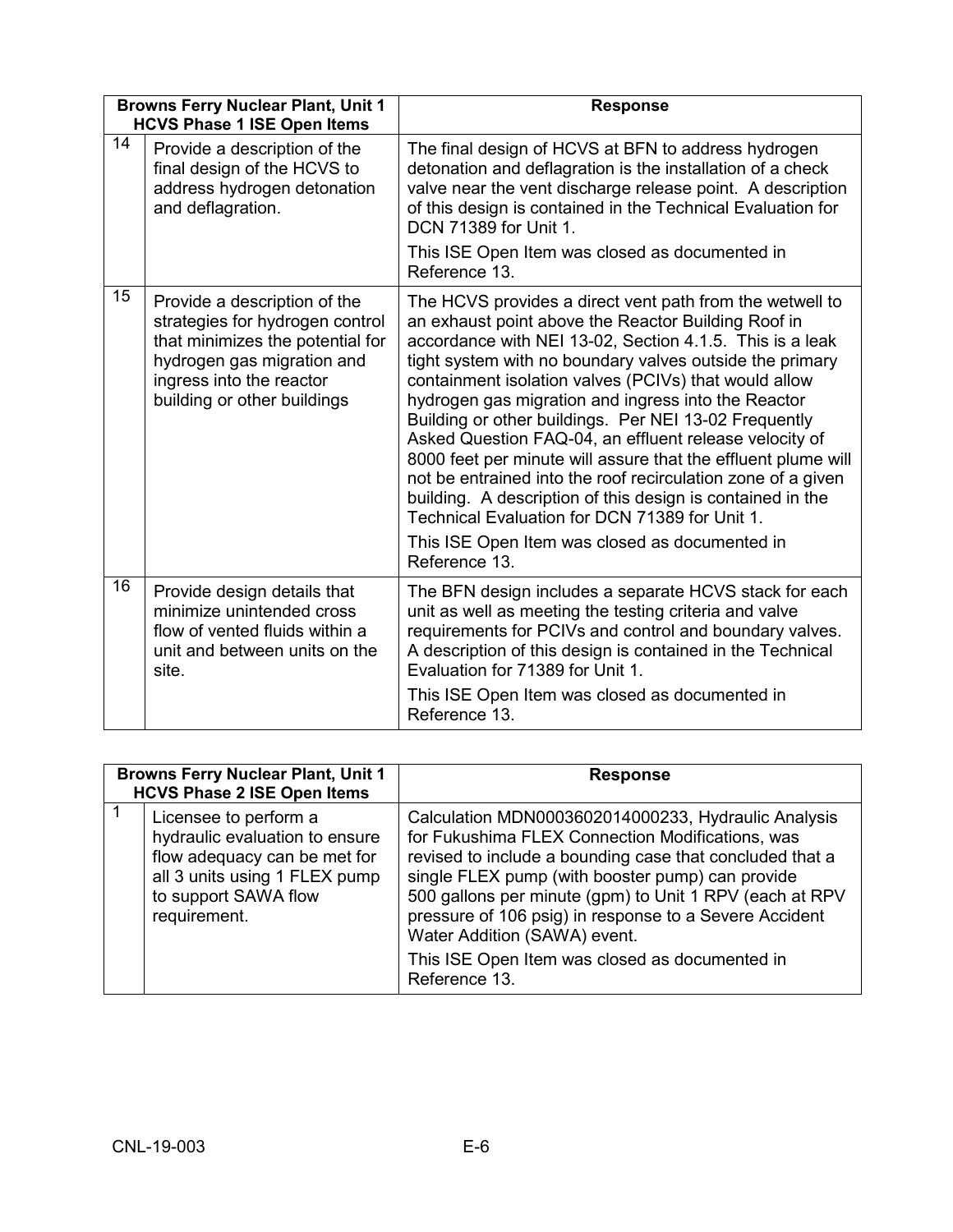| <b>Browns Ferry Nuclear Plant, Unit 1</b><br><b>HCVS Phase 2 ISE Open Items</b> |                                                                                                                                                                                                                  | <b>Response</b>                                                                                                                                                                                                                                                                                                                                                                                                                                                                                                                                                                                                                                                      |  |
|---------------------------------------------------------------------------------|------------------------------------------------------------------------------------------------------------------------------------------------------------------------------------------------------------------|----------------------------------------------------------------------------------------------------------------------------------------------------------------------------------------------------------------------------------------------------------------------------------------------------------------------------------------------------------------------------------------------------------------------------------------------------------------------------------------------------------------------------------------------------------------------------------------------------------------------------------------------------------------------|--|
| $\overline{2}$                                                                  | Licensee to evaluate the<br>SAWA equipment and controls,<br>as well as the ingress and<br>egress paths for the expected<br>severe accident conditions<br>(temperature, humidity,<br>radiation) for the sustained | <b>Equipment and Controls</b><br><b>Plant instrumentation for Severe Accident Water</b><br>Management (SAWM) is qualified to NRC Regulatory<br>Guide (RG) 1.97 or equivalent and is considered qualified<br>for the sustained operating period without further<br>evaluation. The following plant instruments are qualified<br>to RG 1.97:                                                                                                                                                                                                                                                                                                                           |  |
|                                                                                 | operating period.                                                                                                                                                                                                | Drywell (DW) Pressure Indicators, 1,2,3-PI-64-67B, and<br>Suppression Pool Level Indicators, 1,2,3-LI-64-159A.<br>Passive components that do not need to change state<br>after initially establishing SAWA flow do not require<br>evaluation beyond the first 8 hours, at which time they are<br>expected to be installed and ready for use to support<br>SAWA/SAWM.                                                                                                                                                                                                                                                                                                 |  |
|                                                                                 |                                                                                                                                                                                                                  | The following additional equipment performing an active<br>SAWA/SAWM function is considered:<br>SAWA/SAWM flow instrument,<br>SAWA/SAWM pump,<br>FLEX generator, and<br>SAWA throttle valve.                                                                                                                                                                                                                                                                                                                                                                                                                                                                         |  |
|                                                                                 |                                                                                                                                                                                                                  | These components will be used at a remote location<br>(outside Reactor Building) and have been evaluated for<br>the environmental conditions applicable at those locations.<br><b>Ingress and Egress</b>                                                                                                                                                                                                                                                                                                                                                                                                                                                             |  |
|                                                                                 |                                                                                                                                                                                                                  | For locations outside the Reactor Building between<br>7 hours and 7 days when SAWA is being utilized, BFN<br>performed a qualitative evaluation of equipment and<br>deployment locations and confirmed they are protected by<br>distance and/or buildings with substantial shielding to<br>minimize dose rates. A quantitative evaluation of<br>expected dose rates, AREVA document 51-9262174-003,<br>Projected Dose Rate Contour Map of Shine from the<br><b>HCVS Vent Line Extending Above Refueling Floor</b><br>(BFNP), has been performed per HCVS-WP-02 and found<br>the dose rates at deployment locations including<br>ingress/egress paths are acceptable. |  |
|                                                                                 |                                                                                                                                                                                                                  | This ISE Open Item was closed as documented in<br>Reference 13.                                                                                                                                                                                                                                                                                                                                                                                                                                                                                                                                                                                                      |  |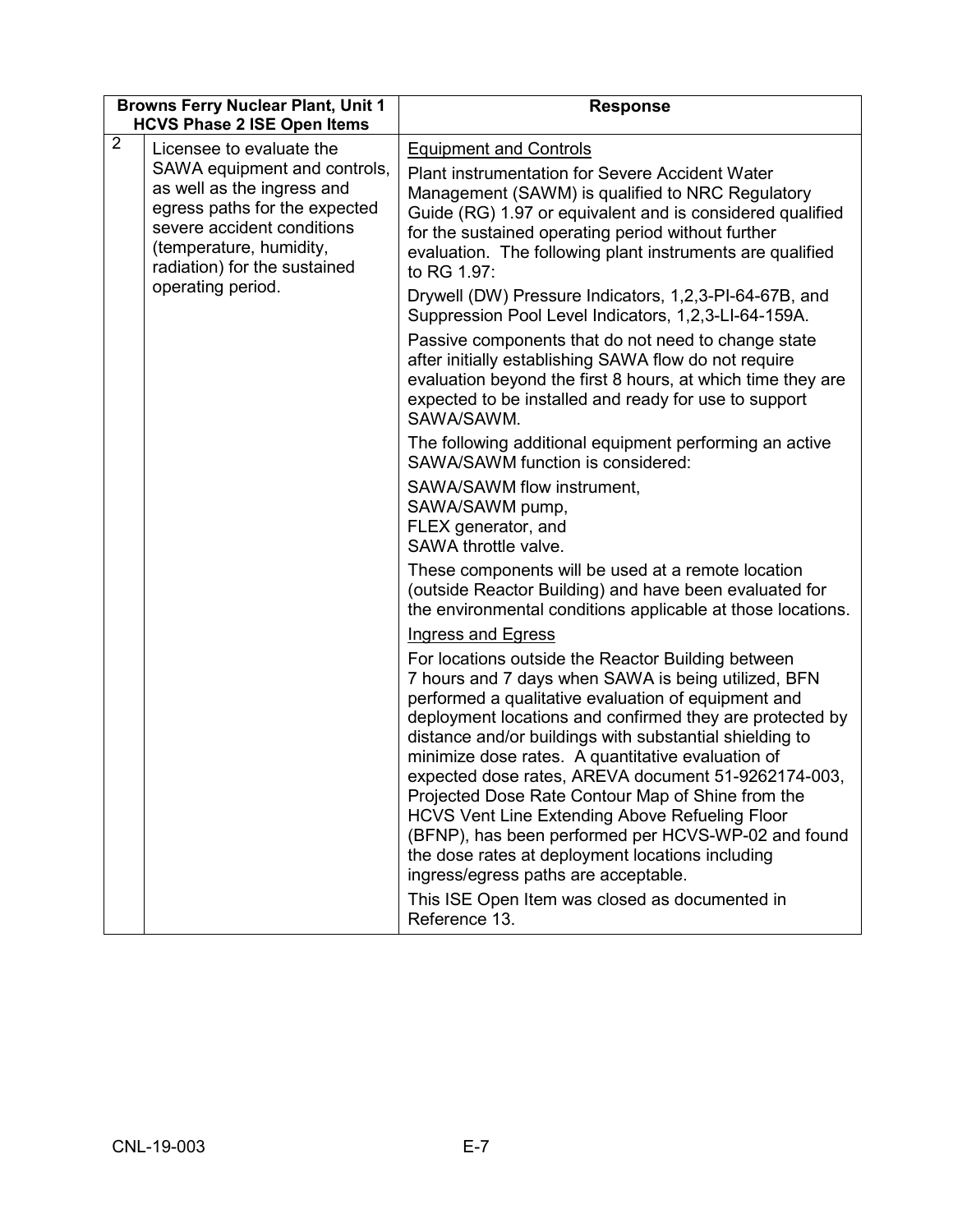| <b>Browns Ferry Nuclear Plant, Unit 1</b><br><b>HCVS Phase 2 ISE Open Items</b> |                                                                                                                                                                                                    | <b>Response</b>                                                                                                                                                                                                                                                                                                                                                                                                                                                                                                                                                                                                                                                                                                                                                                                                                                                                                                                                                                                                                                                                                                                                                                                                                                                                                                                                                                                                                                                                                                                                                                                                                                                                                                                                                                                                                                                                                                 |  |  |
|---------------------------------------------------------------------------------|----------------------------------------------------------------------------------------------------------------------------------------------------------------------------------------------------|-----------------------------------------------------------------------------------------------------------------------------------------------------------------------------------------------------------------------------------------------------------------------------------------------------------------------------------------------------------------------------------------------------------------------------------------------------------------------------------------------------------------------------------------------------------------------------------------------------------------------------------------------------------------------------------------------------------------------------------------------------------------------------------------------------------------------------------------------------------------------------------------------------------------------------------------------------------------------------------------------------------------------------------------------------------------------------------------------------------------------------------------------------------------------------------------------------------------------------------------------------------------------------------------------------------------------------------------------------------------------------------------------------------------------------------------------------------------------------------------------------------------------------------------------------------------------------------------------------------------------------------------------------------------------------------------------------------------------------------------------------------------------------------------------------------------------------------------------------------------------------------------------------------------|--|--|
| 3                                                                               | Licensee to demonstrate how<br>SAWA flow is capable to<br>perform its intended function<br>for the sustained operating<br>period under the expected<br>temperature and radiological<br>conditions. | <b>Equipment and Controls</b><br>Plant instrumentation for SAWA that is qualified to<br>RG 1.97 or equivalent is considered qualified for the<br>sustained operating period without further evaluation. The<br>following plant instruments are qualified to RG 1.97:<br>DW Pressure Indicators, 1,2,3-PI-64-67B, and<br>Suppression Pool Level Indicators, 1,2,3-LI-64-159A.<br>Passive components that do not need to change state<br>after initially establishing SAWA flow do not require<br>evaluation beyond the first 8 hours, at which time they are<br>expected to be installed and ready for use to support<br>SAWA/SAWM.<br>The following additional equipment performing an active<br>SAWA/SAWM function is considered for temperature and<br>radiation effects:<br>SAWA/SAWM flow instrument,<br>$\bullet$<br>FLEX/SAWA pump,<br>$\bullet$<br>FLEX generator, and<br>$\bullet$<br>SAWA throttle valve.<br><b>Temperature</b><br>The location of SAWA equipment and controls that are the<br>same or similar as FLEX will be bounded by the FLEX<br>evaluations for temperature.<br>Radiation<br>For equipment locations outside the Reactor Building<br>between 7 hours and 7 days when SAWA is being utilized,<br>BFN performed a qualitative evaluation of equipment and<br>deployment locations and confirmed they are protected by<br>distance and/or buildings with substantial shielding to<br>minimize dose rates. A quantitative evaluation of<br>expected dose rates, AREVA document 51-9262174-003,<br>Projected Dose Rate Contour Map of Shine from the<br>HCVS Vent Line Extending Above Refueling Floor<br>(BFNP), was performed per HCVS-WP-02, Sequences for<br>HCVS Design and Method for Determining Radiological<br>Dose from HCVS Piping, and found the dose rates at<br>deployment locations are acceptable.<br>This ISE Open Item was closed as documented in<br>Reference 13. |  |  |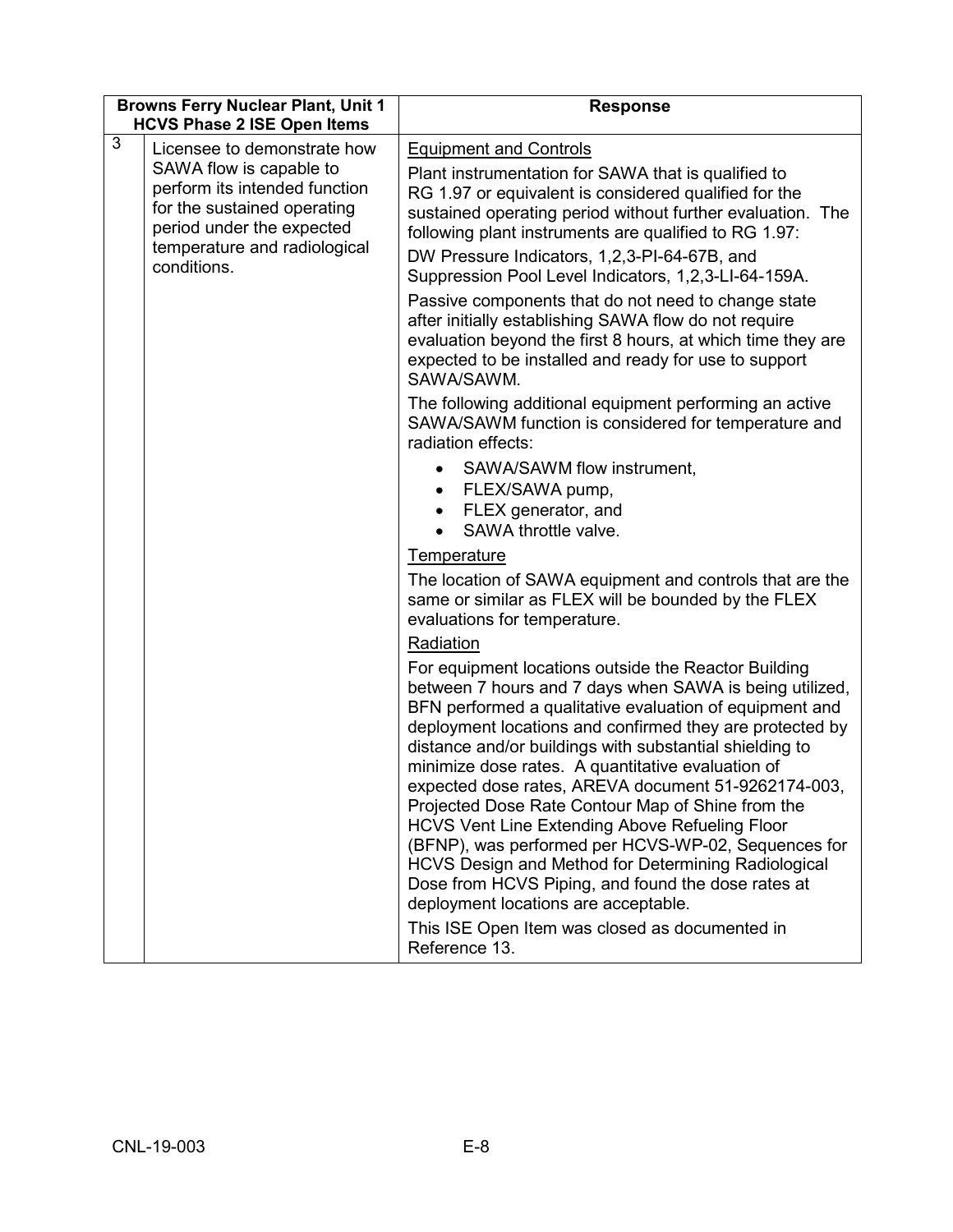|   | <b>Browns Ferry Nuclear Plant, Unit 1</b><br><b>HCVS Phase 2 ISE Open Items</b>                                                                                        | <b>Response</b>                                                                                                                                                                                                                                                                                                                                                                                                                                                                                                                                                                                                                                                                                                                                                                                         |                                                                                                                |  |  |
|---|------------------------------------------------------------------------------------------------------------------------------------------------------------------------|---------------------------------------------------------------------------------------------------------------------------------------------------------------------------------------------------------------------------------------------------------------------------------------------------------------------------------------------------------------------------------------------------------------------------------------------------------------------------------------------------------------------------------------------------------------------------------------------------------------------------------------------------------------------------------------------------------------------------------------------------------------------------------------------------------|----------------------------------------------------------------------------------------------------------------|--|--|
| 4 | Licensee to demonstrate that<br>containment failure as a result<br>of overpressure can be<br>prevented without a drywell<br>vent during severe accident<br>conditions. | The wetwell vent has been designed and installed to meet<br>NEI 13-02 Revision 1 guidance which will ensure that it is<br>adequately sized to prevent containment overpressure<br>under severe accident conditions.<br>The SAWM strategy will ensure that the wetwell vent<br>remains functional for the period of sustained operation.<br>BFN will follow the guidance (flow rate and timing) for<br>SAWA/SAWM described in BWROG-TP-15-008, SAWA<br>Timing, and BWROG-TP-15-011, SAWM Supporting<br>Evaluations. The wetwell vent will be opened prior to<br>exceeding the Primary Containment Pressure Limit value<br>of 62 psig. Therefore, containment over pressurization is<br>prevented without the need for a drywell vent.<br>This ISE Open Item was closed as documented in<br>Reference 13. |                                                                                                                |  |  |
| 5 | Licensee to demonstrate how<br>the plant is bounded by the<br>reference plant analysis that                                                                            | specific parameters.                                                                                                                                                                                                                                                                                                                                                                                                                                                                                                                                                                                                                                                                                                                                                                                    | Using Figure 2.1.C from the combined Phase 1 and 2 OIP,<br>compare the reference plant parameters to the plant |  |  |
|   | shows the SAWM strategy is<br>successful in making it unlikely<br>that a drywell vent is needed.                                                                       | <b>Reference Plant</b>                                                                                                                                                                                                                                                                                                                                                                                                                                                                                                                                                                                                                                                                                                                                                                                  | <b>Browns Ferry</b><br><b>Nuclear Plant</b>                                                                    |  |  |
|   |                                                                                                                                                                        | Torus freeboard volume is<br>525,000 gallons                                                                                                                                                                                                                                                                                                                                                                                                                                                                                                                                                                                                                                                                                                                                                            | Torus freeboard volume is<br>757,544 gallons                                                                   |  |  |
|   |                                                                                                                                                                        | SAWA flow is 500 gpm at<br>8 hours followed by<br>100 gpm from 12 hours to<br>168 hours                                                                                                                                                                                                                                                                                                                                                                                                                                                                                                                                                                                                                                                                                                                 | SAWA flow is 500 gpm at<br>8 hours followed by<br>100 gpm from 12 hours to<br>168 hours                        |  |  |
|   |                                                                                                                                                                        | The above parameters for BFN compared to the<br>reference plant that determine success of the SAWM<br>strategy demonstrate that the reference plant values<br>are bounding. Therefore, the SAWM strategy<br>implemented at BFN makes it unlikely that a DW vent is<br>needed to prevent containment overpressure related<br>failure.                                                                                                                                                                                                                                                                                                                                                                                                                                                                    |                                                                                                                |  |  |
|   |                                                                                                                                                                        | This ISE Open Item was closed as documented in<br>Reference 13.                                                                                                                                                                                                                                                                                                                                                                                                                                                                                                                                                                                                                                                                                                                                         |                                                                                                                |  |  |
| 6 | Licensee to demonstrate that<br>there is adequate<br>communication between the<br>MCR and the operator at the<br>FLEX pump during severe<br>accident conditions.       | BFN utilizes the Harris Radio System to communicate<br>between the MCR and the operator at the FLEX pump.<br>This communication method is the same as accepted in<br>Order EA-12-049. These items will be powered and<br>remained powered using the same methods as evaluated<br>under EA-12-049 and continued for the period of sustained<br>operation.<br>This ISE Open Item was closed as documented in<br>Reference 13.                                                                                                                                                                                                                                                                                                                                                                             |                                                                                                                |  |  |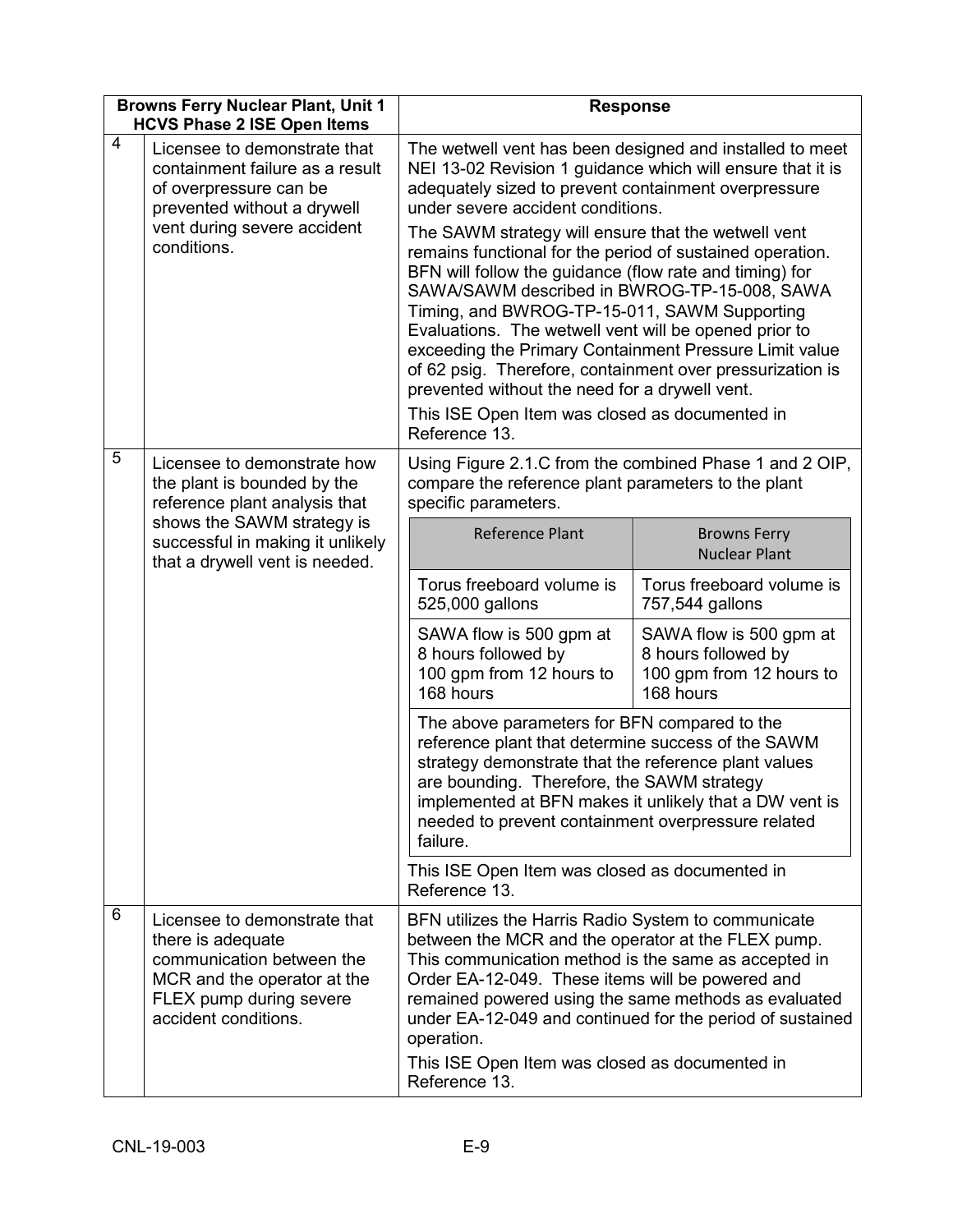# **MILESTONE SCHEDULE - ITEMS COMPLETE**

| Milestone                      | Target                 | Activity      | Comments          |
|--------------------------------|------------------------|---------------|-------------------|
|                                | <b>Completion Date</b> | <b>Status</b> |                   |
| <b>Submit Phase 1 Overall</b>  | June 2014              | Complete      |                   |
| <b>Integrated Plan</b>         |                        |               |                   |
| <b>Submit Phase 2 Overall</b>  | December 2015          | Complete      |                   |
| <b>Integrated Plan</b>         |                        |               |                   |
| <b>Submit 6 Month Updates:</b> |                        |               |                   |
| Update 1                       | December 2014          | Complete      |                   |
| Update 2                       | June 2015              | Complete      |                   |
| Update 3                       | December 2015          | Complete      | Simultaneous with |
|                                |                        |               | Phase 2 OIP       |
| Update 4                       | June 2016              | Complete      |                   |
| Update 5                       | December 2016          | Complete      |                   |
| Update 6                       | <b>June 2017</b>       | Complete      |                   |
| Update 7                       | December 2017          | Complete      |                   |
| Update 8                       | <b>June 2018</b>       | Complete      |                   |
| Update 9                       | December 2018          | Complete      |                   |

| <b>Phase 1 Specific Milestones</b>   |                  |          |  |
|--------------------------------------|------------------|----------|--|
| <b>Phase 1 Modifications:</b>        |                  |          |  |
| Hold preliminary/conceptual          | November 2014    | Complete |  |
| design meeting                       |                  |          |  |
| Unit 1 Design Engineering On-        | April 2016       | Complete |  |
| site/Complete                        |                  |          |  |
| Unit 1 Implementation Outage         | November 2016    | Complete |  |
| Unit 1 Walk Through                  | November 2016    | Complete |  |
| <b>Demonstration/Functional Test</b> |                  |          |  |
| <b>Phase 1 Procedure Changes</b>     |                  |          |  |
| <b>Operations Procedure</b>          | <b>July 2016</b> | Complete |  |
| <b>Changes Developed</b>             |                  |          |  |
| <b>Site Specific Maintenance</b>     | <b>July 2016</b> | Complete |  |
| <b>Procedure Developed</b>           |                  |          |  |
| <b>Procedure Changes Active</b>      | November 2016    | Complete |  |
| <b>Phase 1 Training:</b>             |                  |          |  |
| <b>Training Complete</b>             | September 2016   | Complete |  |
| <b>Phase 1 Completion</b>            |                  |          |  |
| Unit 1 HCVS Implementation           | December 2016    | Complete |  |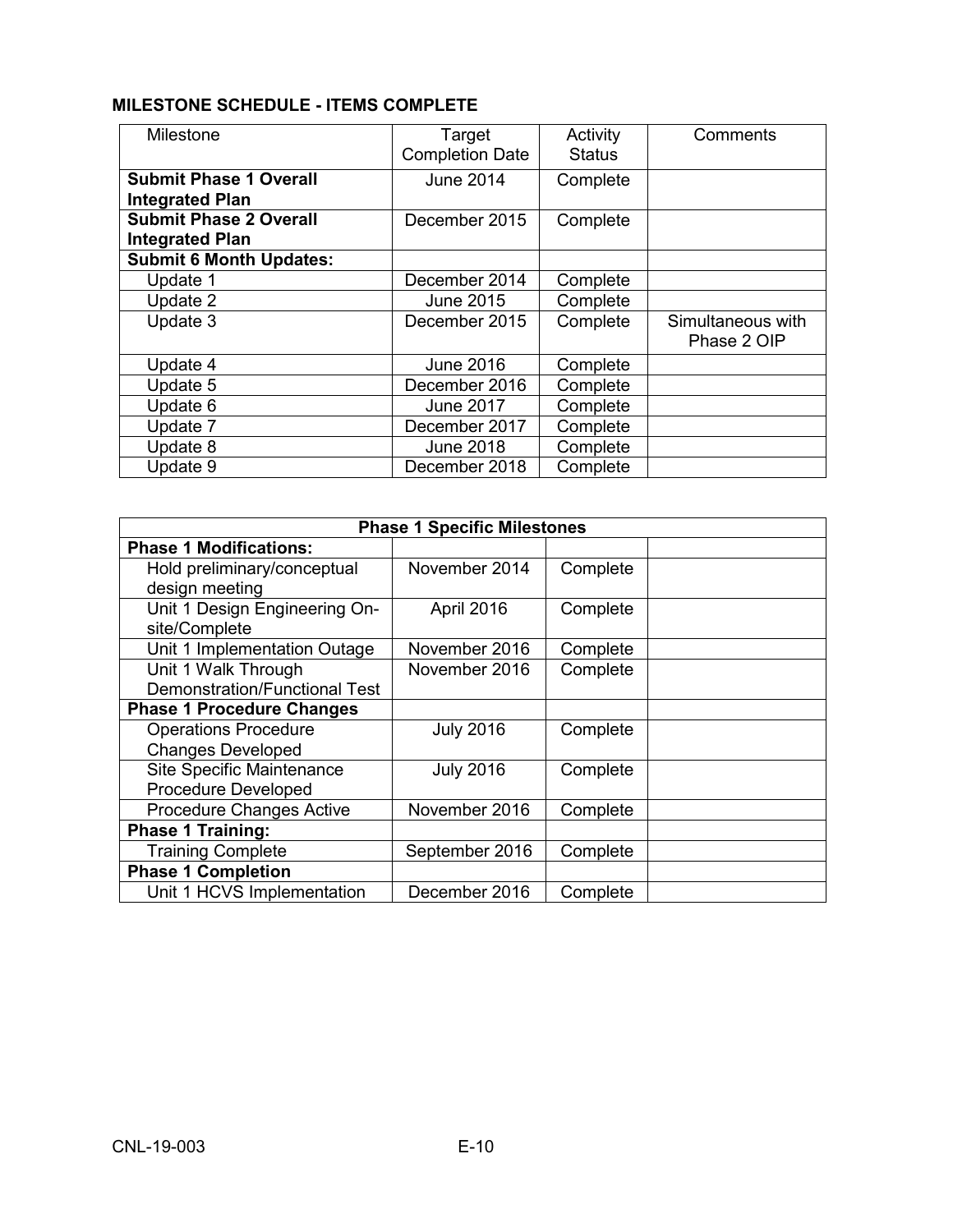| <b>Phase 2 Specific Milestones</b>   |                        |               |               |
|--------------------------------------|------------------------|---------------|---------------|
| <b>Phase 2 Modifications:</b>        |                        |               |               |
| Milestone                            | Target                 | Activity      | Comments      |
|                                      | <b>Completion Date</b> | <b>Status</b> |               |
| Hold preliminary/conceptual          | January 2017           | Complete      |               |
| design meeting                       |                        |               |               |
| Unit 1 Design Engineering On-        | May 2018               | Complete      |               |
| site/Complete                        |                        |               |               |
| Unit 1 Walk Through                  | October 2018           | Complete      |               |
| <b>Demonstration/Functional Test</b> |                        |               |               |
| Unit 1 Implementation Outage         | October 2018           | Complete      |               |
| <b>Phase 2 Procedure Changes</b>     |                        |               |               |
| <b>Operations Procedure</b>          | March 2018             | Complete      |               |
| <b>Changes Developed</b>             |                        |               |               |
| <b>Site Specific Maintenance</b>     | March 2018             | Complete      |               |
| <b>Procedure Developed</b>           |                        |               |               |
| <b>Procedure Changes Active</b>      | March 2018             | Complete      |               |
| <b>Phase 2 Training:</b>             |                        |               |               |
| <b>Training Complete</b>             | March 2018             | Complete      |               |
| <b>Phase 2 Completion</b>            |                        |               |               |
| Unit 1 HCVS Implementation           | October 2018           | Complete      | November 2018 |
|                                      |                        |               |               |
| Submit Unit 1 Phase 1 and 2          | January 2019           | Complete      |               |
| <b>Completion Report</b>             |                        | with this     |               |
|                                      |                        | submittal     |               |

## **ORDER EA-13-109 COMPLIANCE ELEMENTS SUMMARY**

The elements identified below for BFN, Unit 1, as well as the HCVS Phase 1 and Phase 2 OIP (Reference 5), the 6-Month Status Reports (References 3-10, and 14) and additional docketed correspondence demonstrate compliance with Order EA-13-109.

### **HCVS PHASE 1 AND PHASE 2 FUNCTIONAL REQUIREMENTS AND DESIGN FEATURES – COMPLETE**

The BFN, Unit 1, Phase 1 HCVS provides a vent path from the wetwell to remove decay heat, vent the containment atmosphere, and control containment pressure within acceptable limits. The Phase 1 HCVS will function for those accident conditions for which containment venting is relied upon to reduce the probability of containment failure, including accident sequences that result in the loss of active containment heat removal capability during an extended loss of alternating current power.

The BFN, Unit 1, Phase 2 HCVS provides a reliable containment venting strategy that makes it unlikely that the plant would need to vent from the containment drywell before alternative reliable containment heat removal and pressure control is reestablished. The BFN, Unit 1, Phase 2 HCVS strategies implement SAWA with SAWM as an alternative venting strategy. This strategy consists of the use of the Phase 1 wetwell vent and SAWA hardware to implement a water management strategy that will preserve the wetwell vent path until alternate reliable containment heat removal can be established.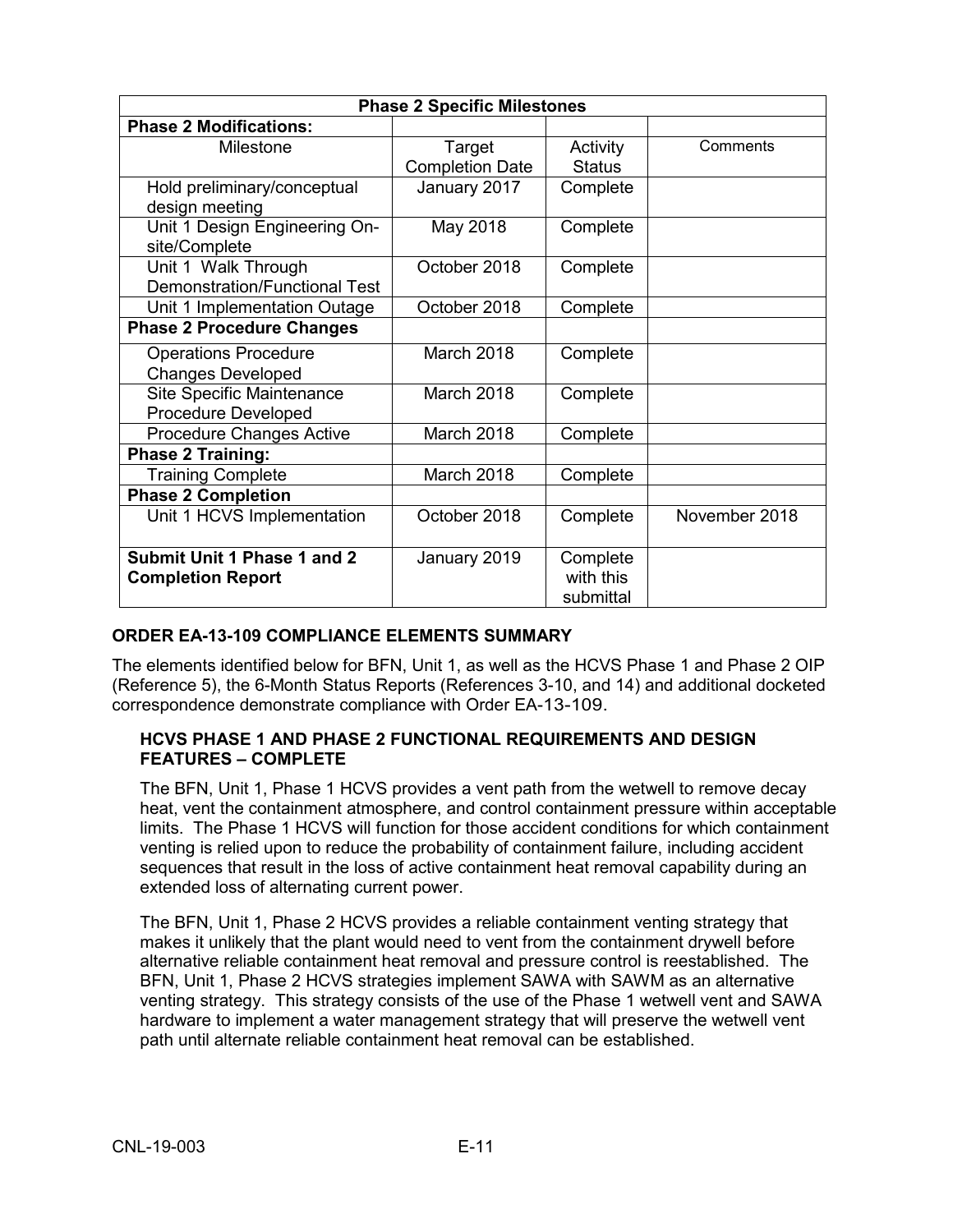The BFN, Unit 1, Phase 1 and Phase 2 HCVS strategies are in compliance with Order EA-13-109. The modifications required to support the HCVS strategies for BFN, Unit 1, have been fully implemented in accordance with the station processes.

## **HCVS PHASE 1 AND PHASE 2 QUALITY STANDARDS – COMPLETE**

The design and operational considerations of the Phase 1 and Phase 2 HCVS installed at BFN, Unit 1, comply with the requirements specified in the Order and described in NEI 13-02, Revision 1, "Industry Guidance for Compliance with Order EA-13-109." NEI-13-02, Revision 1, was endorsed, in part, by the NRC's Japan Lessons-Learned Project Directorate (JLD) Interim Staff Guidance (ISG), JLD-ISG-2015-01, Revision 0, as an acceptable means for implementing the requirements of Order EA-13-109 (Reference 15). The Phase 1 and Phase 2 HCVS has been installed in accordance with the station design control process.

The Phase 1 and Phase 2 HCVS components, including piping, piping supports, containment isolation valves, containment isolation valve actuators and containment isolation valve position indication, have been designed consistent with the design basis of the plant. All other Phase 1 and Phase 2 HCVS components including electrical power supply, valve actuator pneumatic supply, and instrumentation have been designed for reliable and rugged performance that is capable of ensuring Phase 1 and Phase 2 HCVS functionality following a seismic event.

## **HCVS PHASE 1 AND PHASE 2 PROGRAMMATIC FEATURES - COMPLETE**

Storage of portable equipment for BFN, Unit 1, Phase 1 and Phase 2 HCVS use provides adequate protection from applicable site hazards, and identified paths and deployment areas will be accessible during all modes of operation and during severe accidents, as recommended in NEI 13-02, Revision 1, Section 6.1.2.

Training in the use of the Phase 1 and Phase 2 HCVS for BFN, Unit 1, has been completed in accordance with an accepted training process as recommended in NEI 13-02, Revision 1, Section 6.1.3.

Operating and maintenance procedures for BFN, Unit 1, have been developed and integrated with existing procedures to ensure safe operation of the Phase 1 and Phase 2 HCVS. Procedures have been verified and are available for use in accordance with the site procedure control program.

Site processes have been established to ensure the Phase 1 and Phase 2 HCVS is tested and maintained as recommended in NEI 13-02, Revision 1, Sections 6.1.2 and 6.2.

BFN, Unit 1, has completed validation in accordance with industry developed guidance to assure required tasks, manual actions, and decisions for HCVS strategies are feasible and may be executed within the constraints identified in the HCVS Phase 1 and Phase 2 OIP for Order EA-13-109 (Reference 5).

BFN, Unit 1, has completed evaluations to confirm accessibility, habitability, staffing sufficiency, and communication capability in accordance with NEI 13-02, Sections 4.2.2 and 4.2.3.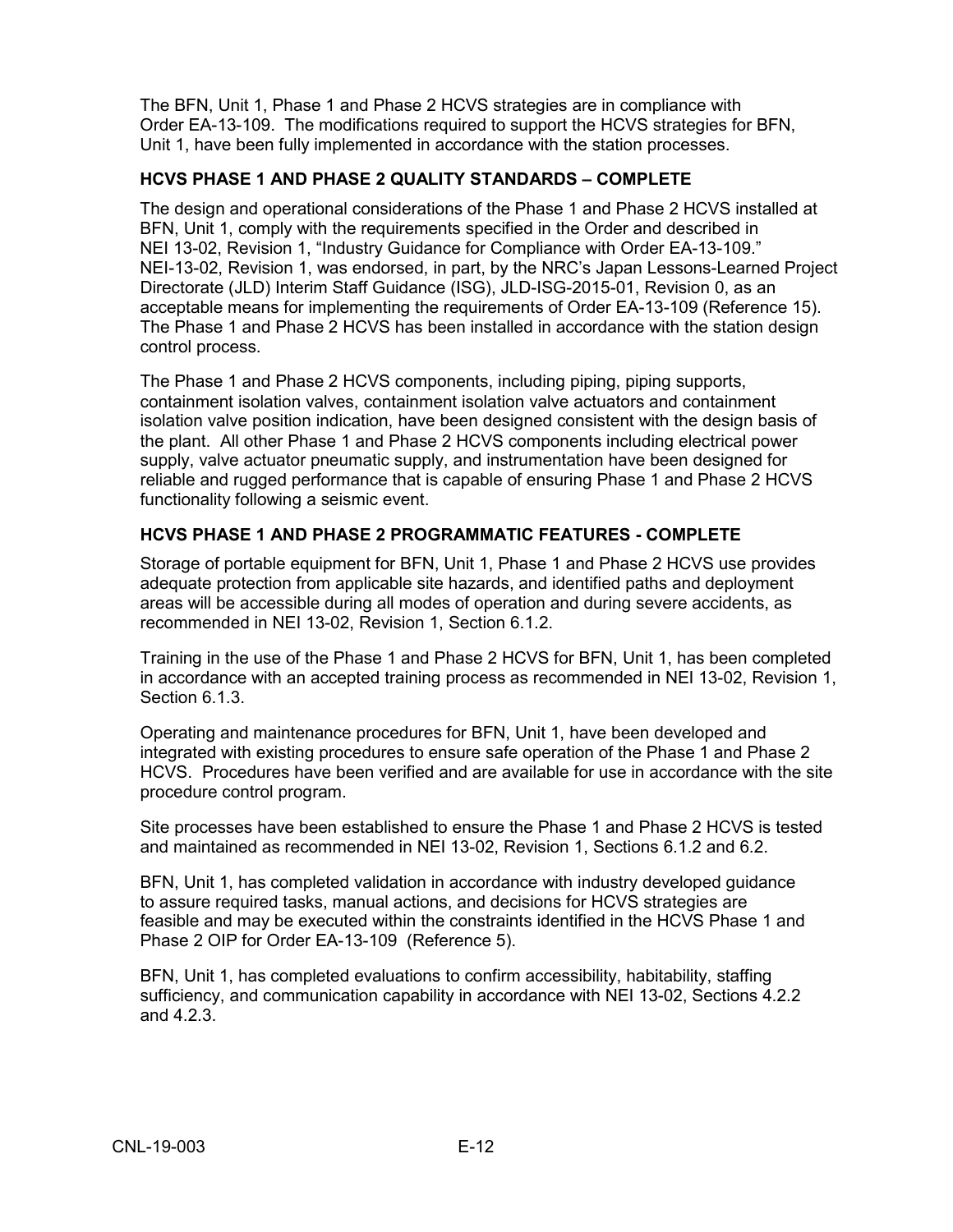### **REFERENCES:**

The following references support the BFN, Unit 1, compliance with the requirements of Order EA-13-109:

- 1. NRC Order Number EA-13-109, "Issuance of Order to Modify Licenses with Regard to Reliable Hardened Containment Vents Capable of Operation Under Severe Accident Conditions," dated June 6, 2013 (ML13143A321).
- 2. Letter from TVA to NRC, "Tennessee Valley Authority's Phase 1 Overall Integrated Plan in Response to June 6, 2013 Commission Order Modifying Licenses with Regard to Reliable Hardened Containment Vents Capable of Operation Under Severe Accident (Order Number EA-13-109)," dated June 30, 2014 (ML14181B169)
- 3. Letter from TVA to NRC, "Tennessee Valley Authority's Browns Ferry Nuclear Plant First Six-Month Status Report in Response to the June 6, 2013 Commission Order Modifying Licenses with Regard to Reliable Hardened Containment Vents Capable of Operation Under Severe Accident Conditions (Order Number EA-13-109)," dated December 19, 2014 (ML14353A428)
- 4. Letter from TVA to NRC, "Tennessee Valley Authority's Browns Ferry Nuclear Plant Second Six-Month Status Report in Response to the June 6, 2013 Commission Order Modifying Licenses with Regard to Reliable Hardened Containment Vents Capable of Operation Under Severe Accident Conditions (Order Number EA-13-109)," dated June 29, 2015 (ML15181A338)
- 5. Letter from TVA to NRC, "Tennessee Valley Authority's Browns Ferry Nuclear Plant Third Six-Month Status Report and Phase 1 and Phase 2 Overall Integrated Plan in Response to the June 6, 2013 Commission Order Modifying Licenses with Regard to Reliable Hardened Containment Vents Capable of Operation Under Severe Accident Conditions (Order Number EA-13-109)," dated December 29, 2015 (ML15365A554)
- 6. Letter from TVA to NRC "Tennessee Valley Authority's Browns Ferry Nuclear Plant Fourth Six-Month Status Report in Response to the June 6, 2013 Commission Order Modifying Licenses with Regard to Reliable Hardened Containment Vents Capable of Operation Under Severe Accident Conditions (Order Number EA-13-109)," dated June 30, 2016 (ML16182A517)
- 7. Letter from TVA to NRC "Tennessee Valley Authority Browns Ferry Nuclear Plant's Fifth Six-Month Status Report in Response to the June 6, 2013 Commission Order Modifying Licenses with Regard to Reliable Hardened Containment Vents Capable of Operation Under Severe Accident Conditions (Order Number EA-13-109)," dated December 22, 2016 (ML16357A577).
- 8. Letter from TVA to NRC "Tennessee Valley Authority Browns Ferry Nuclear Plant's Sixth Six-Month Status Report in Response to the June 6, 2013 Commission Order Modifying Licenses with Regard to Reliable Hardened Containment Vents Capable of Operation Under Severe Accident Conditions (Order Number EA-13-109)," dated June 30, 2017 (ML17181A333).